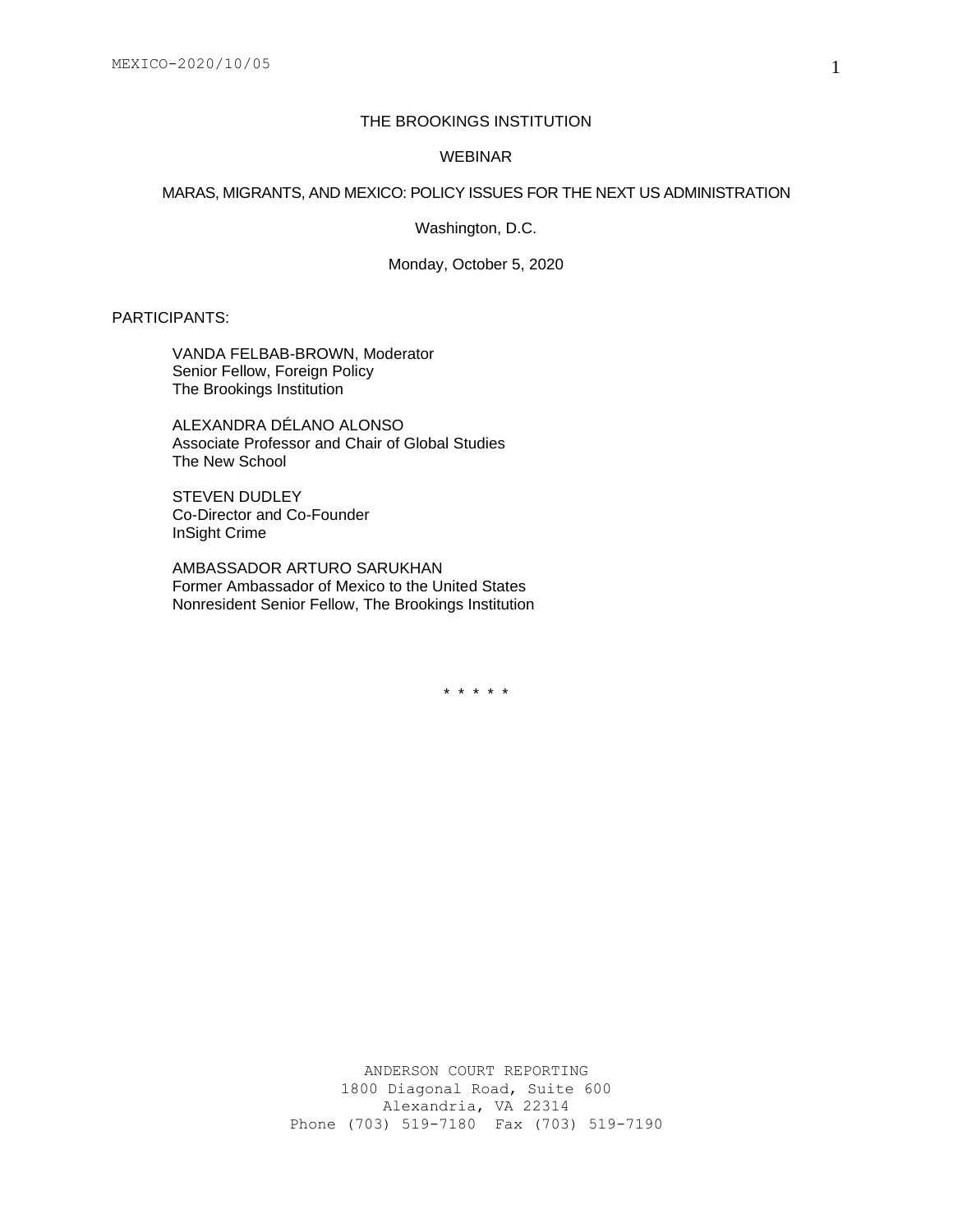# P R O C E E D I N G S

MS. FELBAB-BROWN: Good afternoon. I am Vanda Felbab-Brown, senior fellow at the Brookings Institution, and I welcome you today to our Brookings event on "Maras, Mexico, and Migrants." The focus is on U.S. policy in Mexico and Central America.

Brookings is a nonprofit public policy organization based in Washington, D.C. Our mission is to conduct in-depth research that leads to new ideas on how to deal with global as well as local policy challenges. And, of course, the U.S. relationship with Mexico and Central America is a vital one. It is one that has preoccupied much of the existing administration of Donald Trump. His campaign focuses on that relationship very much today as it did in 2016. And it's often something that has long been at the center of focus for any U.S. administration, including the next administration.

And in our webinar today we are going to be exploring some of the key dimensions of the issues facing the forthcoming administration. For that, we have a terrific panel.

We will start with Ambassador Arturo Sarukhan, who is a former Mexican ambassador to the United States. We are also very fortunate to be able to claim Ambassador Sarukhan as a nonresident senior fellow at Brookings. Among his many distinguished accomplishments is also the fact that he was the first accredited ambassador to the United States to pioneer digital diplomacy particularly restricted in his official capacity. In addition to what you will hear from Arturo today, you can also read his views in both his occasional Brookings blog and his biweekly column in El Universal.

We are also very fortunate to be joined by Steven Dudley, who is the co-founder and codirector of InSight Crime. Steve has a long career as a distinguished investigative journalist who has focused extensively on Latin America, worked all across Latin America in many capacities and for many major newspapers. He is also the author of a fresh brook called "MS-13: The Making of America's Most Notorious Gang." And I highly recommend the book. Some very terrific investigative as well as analytical work.

Another highly distinguished speaker is Professor Alexandra Délano Alonso, associated professor and chair of Global Studies at The New School in New York. She is also the current holder of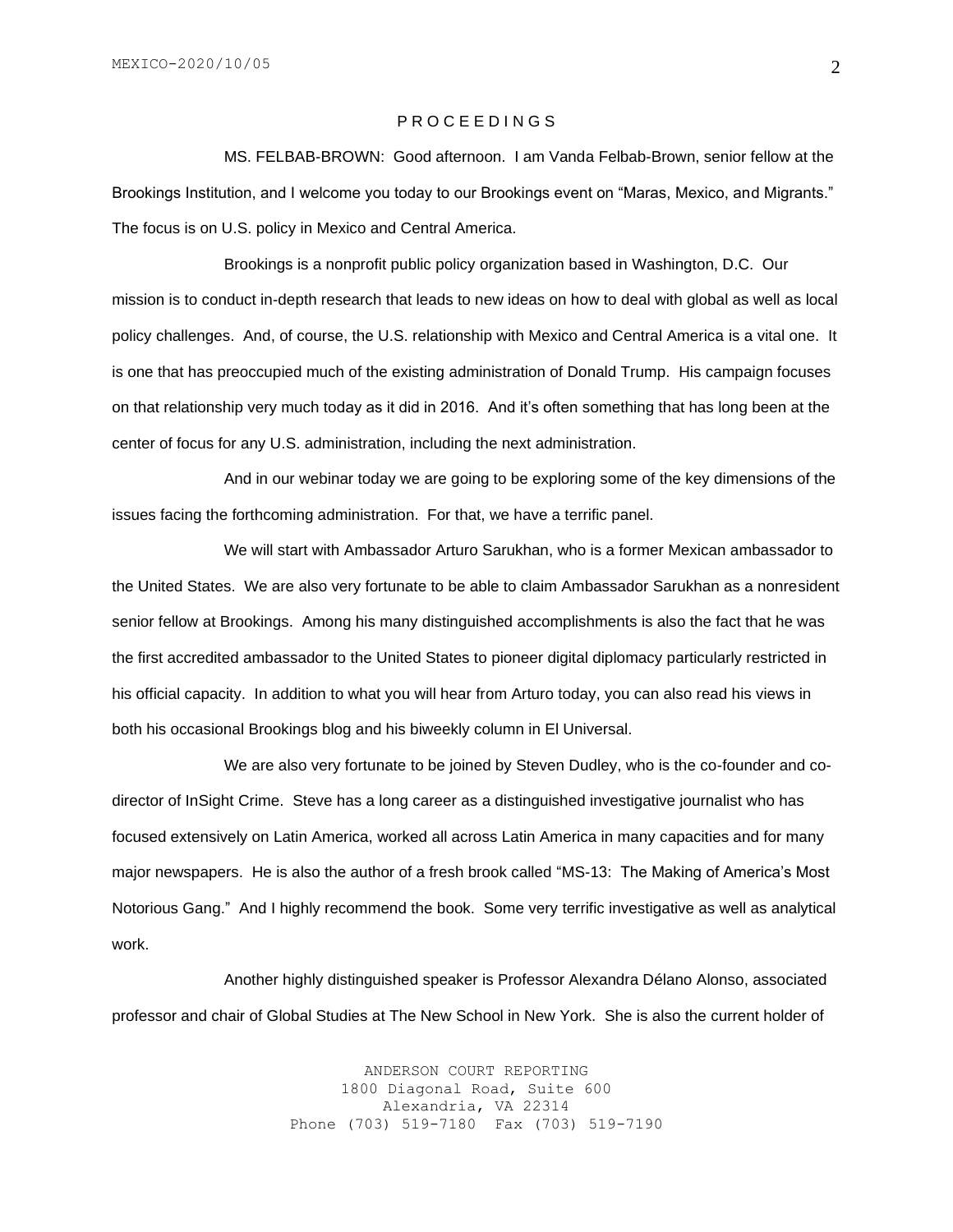the Eugene Lang Professorship for Excellence in Teaching and Mentorship, as well as the co-founder and former co-director of the Zolberg Institute on Migration and Mobility. And indeed, her work on migration issues and communities across the border are of leading renown.

And finally, I will moderate the event and join in with my remarks.

So, we will now do two rounds across our speakers. First, we will lay out some of the basic facts and developments over the past four years in U.S.-Mexican relationship in Central America and U.S. relations with Central America, particularly as they pertain to migration, the maras, criminal gangs, crime, and border security. And we will then do a second round in which all of our speakers will provide their own policy recommendation and thoughts for what the policies should be for the next administration, what is likely to be, what are some of the pitfalls, and what are some of the positive possibilities for the next administration.

With that, let me first, please, turn to Ambassador Sarukhan. Mr. Ambassador, I would be grateful if you could reflect on key issues in Mexico over the past four years and in the U.S.-Mexican relationship.

AMBASSADOR SARUKHAN: Thank you, Vanda. And it's a great pleasure to be here with you and with Alexandra and Steve, two individuals who worked hard and long hours trying to understand some of the structural dynamics that impact public insecurity in Central American, which is particularly Honduras and El Salvador, an important push factor; a bit different in Guatemala. And Alexandra, who has studied immigration issues for so many years and, more importantly, how a lot of these issues then play out in the United States with diaspora communities here in the U.S.

Let me start by trying to frame the U.S.-Mexico bilateral relationship in all of this. Because I know that every political cycle we're used to the cliché that this is the most important election in our lifetime. I think certainly this is most important election for the democratic life of the United States. We don't have to go as far back as even last week and the first presidential debate to understand why this is so. But it also happens to be an extremely consequential U.S. presidential election for Mexico; in many ways, one of three particularly consequential U.S. elections in the recent history of U.S.-Mexico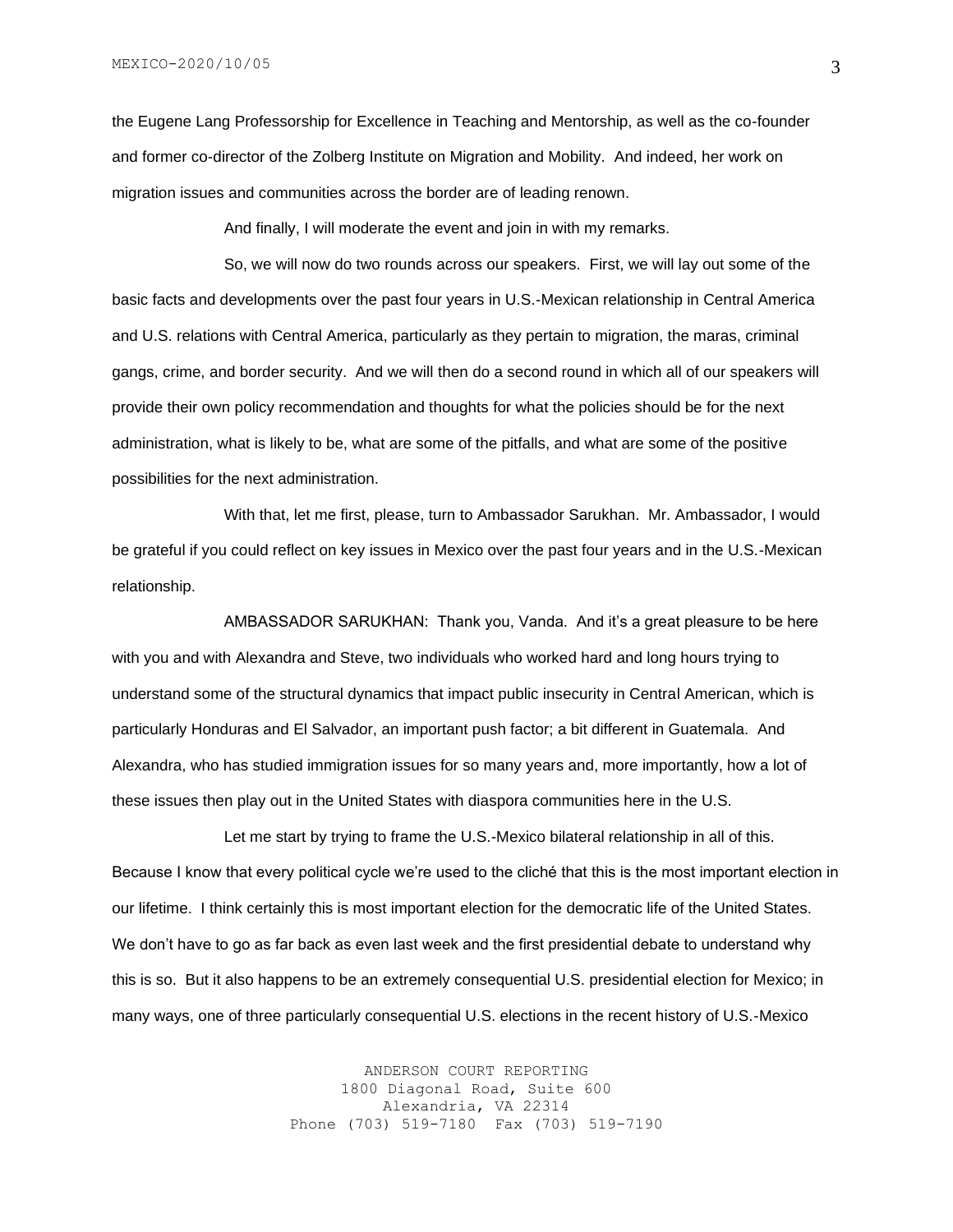#### bilateral relationship.

The first one was in -- sorry, the first one was in 1992 during the last phase of negotiation of the North American Free Trade Agreement. And the other two were in 2016 with the Clinton-Trump campaign, and now in this one.

There are commonalities and differences with these three elections. The commonality is that it's been in these electoral processes where the Mexico has in some way or another played a role in the U.S. election. The difference is that whereas in 1992 the Mexican government overtly supported the reelection of George H. Bush because the government of Carlos Salinas was concerned because of the rhetoric during the Democratic campaign of what would happen if Bill Clinton won the election on the negotiation that had finished on NAFTA and Mexico overtly supported George H. Bush's reelection.

The 2016 and this presidential cycle probably weren't as overt as what happened in 1992. One more than the other, I think; certainly this trip by President López Obrador to visit Donald Trump at the White House in July, despite all the signs and all the counsel to postpone the visit after the November elections. But commonality between the 2016 and the 2020 U.S. presidential elections is that both administrations, the Peña Nieto administration and the López Obrador administration, seemed to have been oblivious to the political electoral impact of the decisions that Peña Nieto administration made in inviting then-candidate Trump, the decisions that the López Obrador administration made in reconfirming a trip that had already been postponed and coming up in July; oblivious to the impact that has had and will have on Democratic candidates, Democratic leadership, and Democratic members of Congress.

Having said this, I firmly believe that we face a very complex moment in the U.S.-Mexico bilateral relationship. Setting rhetoric aside, setting the fact that Mexico for the 2016 campaign and for most of the Trump administration has been the President's political electoral piñata, this relationship is facing a unique challenge for two or three reasons. It has lost strategic traction and vision.

Some of that has been picked up again as a result of the COVID pandemic and the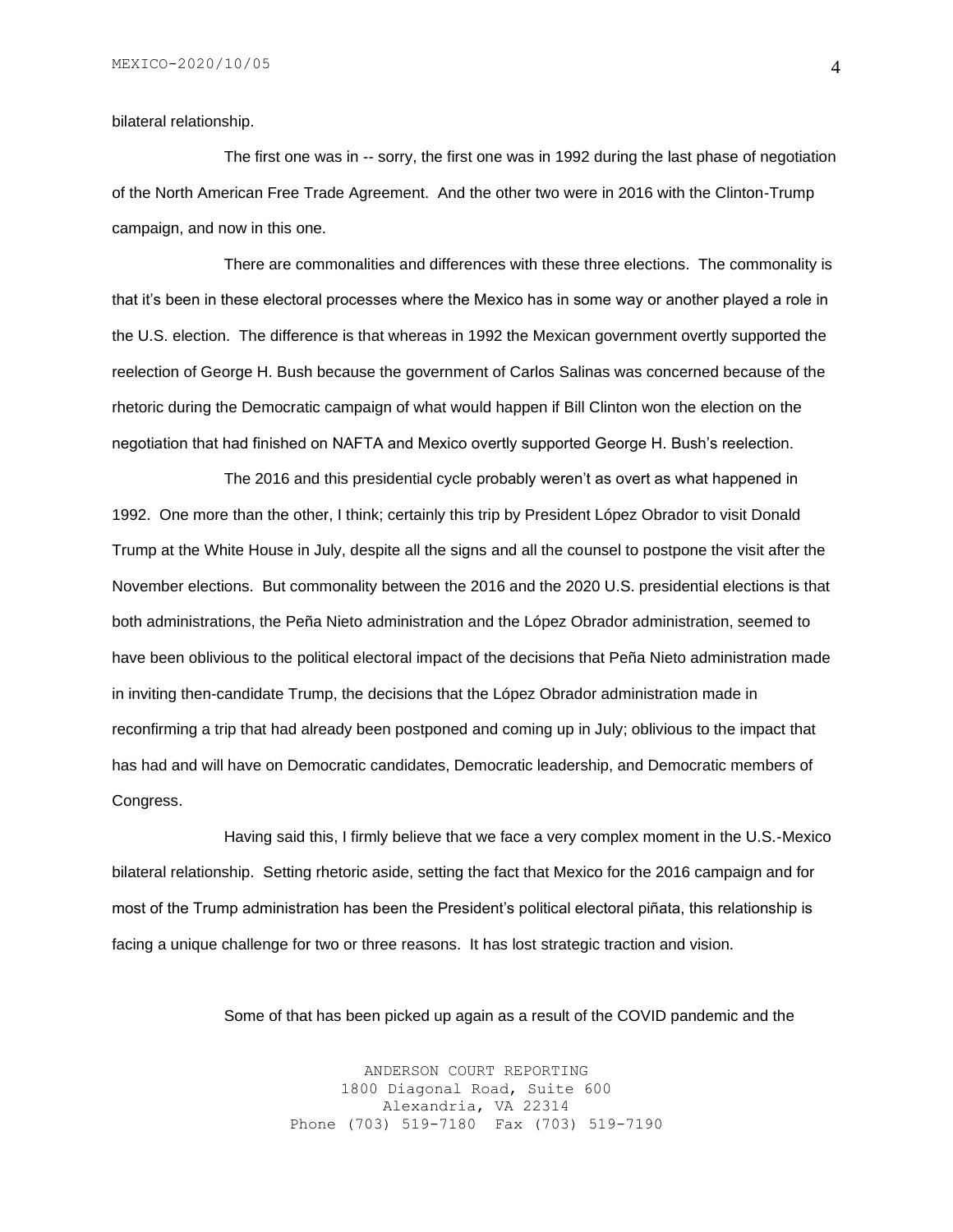sudden awareness by not only Mexico and the United States, but also Canada, that when supply chains of essential strategic sectors in the United States got disrupted as a result of COVID and the shutdown, the three countries realized something that should have been apparent from the get-go, which was that they needed to work together to ensure that disruptions in the supply chains were mitigated by aligning essential sectors in the three North American countries; seeking to ensure that there was as much symmetry as possible in terms of the essential -- sectors that were deemed essential by each one of the three countries. So, a bit of that is being picked up, but certainly the type of strategic dialogue, strategic traction that was achieved particularly in the Bush 43, George W. Bush, and Obama administration has been lost.

Second one, two of the pillars of the modern era relationship, particularly as a result of the negotiation of NAFTA, the principle of no surprises. That is, that one country will not surprise the other with policies coming out of the left field. That has been jettisoned.

And another key principle that finally morphed as one of the key paradigms of the U.S.- Mexico bilateral relationship with George W. Bush and then with President Obama, the principle of joint responsibility. That is, that in this very complex bilateral relationship, the only way Mexico and the United States will be able to deal constructively and effectively with many of the policy challenges, whether it's border infrastructure or drugs or immigration or scarce water resources on the Rio Grande and Colorado River Basins, that a sense of shared responsibility of co-stakeholdership on the fact that for us to be able to move the agenda forward, both countries need to have a sense of joint responsibility; that only together, by working together will we be able to move this agenda forward.

And what we've seen displace that is a policy coming from Washington, coming from the White House, of ultimatums, of what I would call the Sinatra policy of my way or the highway, which was evident last year when President Trump decided to link two separate issues, trade and immigration policy, and threatened Mexico with punitive tariffs unless Mexico stopped transmigration patterns of Central Americans through Mexico on the way to the United States. Forgetting that you can't enforce your way out of a migration crisis.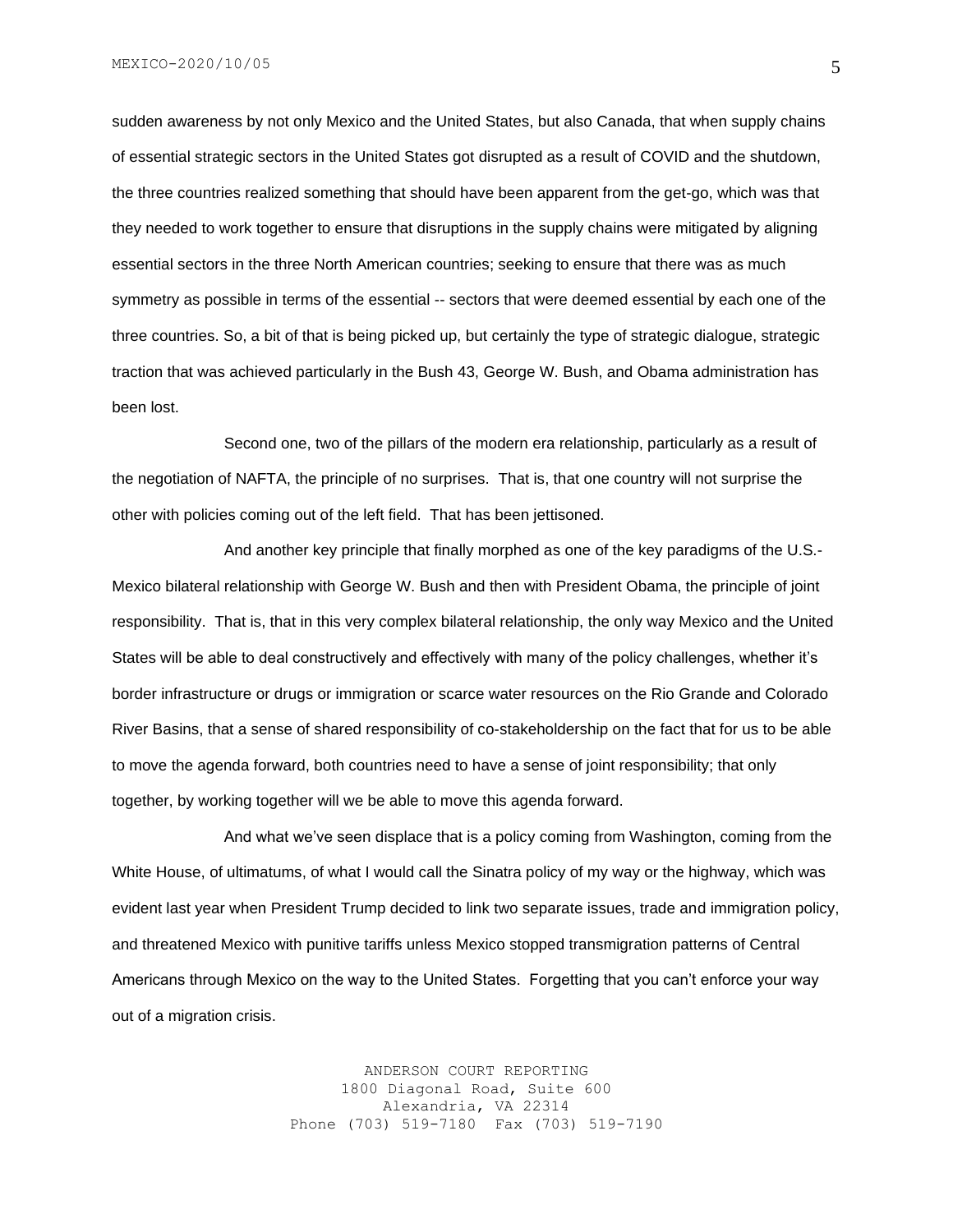Where this relationship goes forward, we'll obviously have to wait until we know what happens come November 3rd and whether there are costs regarding how Mexico has played, whether it's a fair or unfair assessment. But there is a perception in Washington, in Democratic circles, that Mexico has jumped on the electoral bandwagon of Donald Trump twice now, in 2015 and 2016, and now in 2020. We won't be able to measure that until we know, A, who's won the White House; and, B, whether Democrats were able to wrest majority control in the Senate away from the Republicans or not.

But I think sort of what I wanted to in my initial five minutes of remarks is sort of try and set the context in which this conversation over immigration policy both of the United States and of Mexico and transmigration patterns in Central America play out.

The only other thing that I would probably say is that in my mind, and I'll be very blunt and frank, there's no better outcome for the future of the U.S.-Mexico relationship than a Biden victory simply in terms of the rhetoric. Simply in terms of the narrative of having a man in the White House that probably of all the politicians in Washington today is the one that knows the relationship with Mexico better than anyone. Joe Biden has been present at the creation, so to say, in every single one of those definitive moments of what this modern relationship between Mexico and the United States looks like today.

NAFTA, the peso bailout in 1994, the elimination of the unilateral congressional drug certification process, the establishment of a more forward-looking security and intelligence relationship in the aftermath of the terrorist attacks in the U.S. in 2001, the enhanced and the deepened law enforcement collaboration with the Merida Initiative, and the first signs of these important shifts in migrations patterns of Central Americans coming through Mexico when we had the crises of unaccompanied minors from Central America showing up on the Mexico-U.S. border in 2014. Joe Biden has been at the forefront of every single one of these very important emblematic moments in modern U.S.-Mexico relationships. He knows the relationship like very few people in Washington do today.

I think you're muted, Vanda.

MS. FELBAB-BROWN: Thank you. For some reason my mic keeps switching itself off.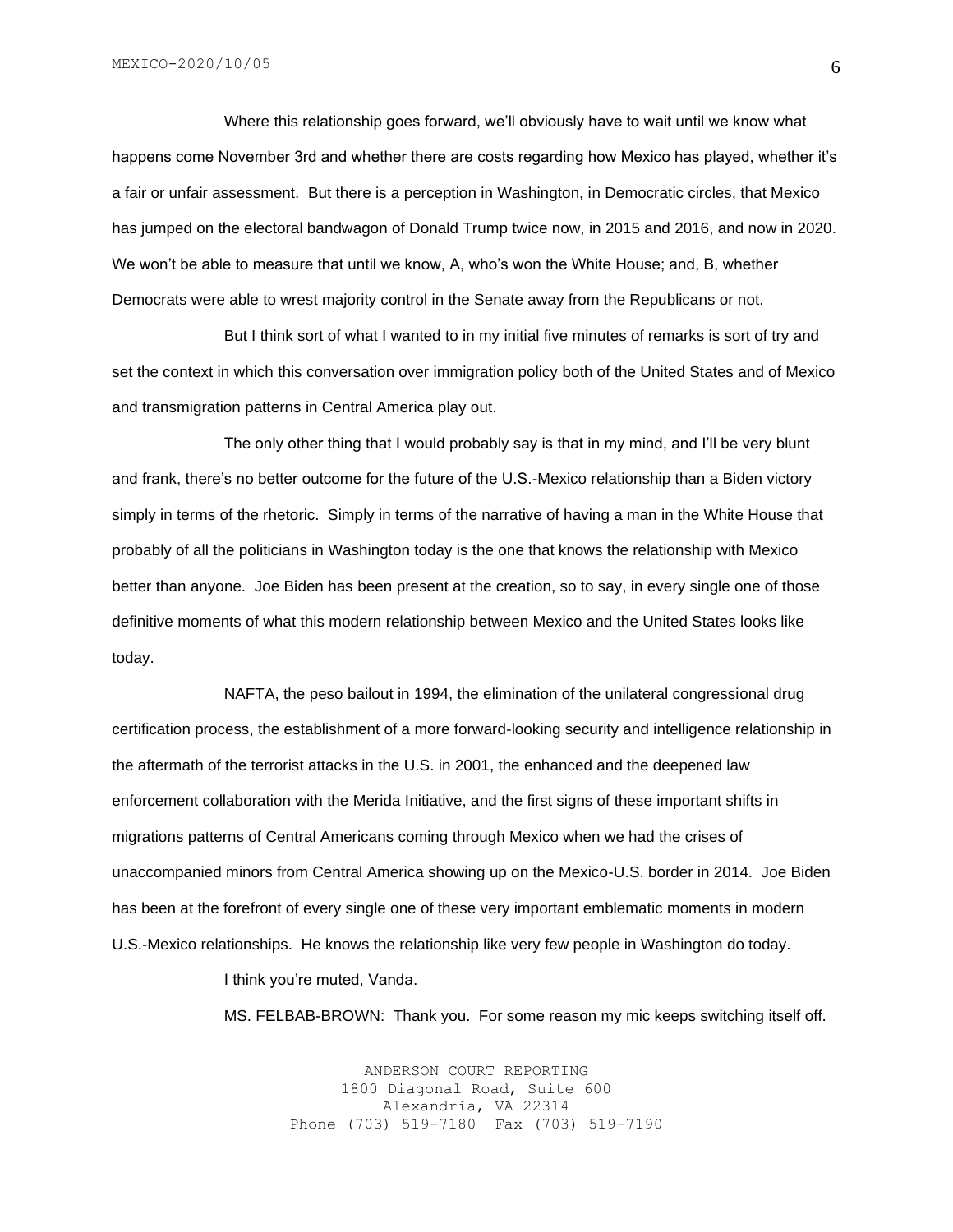Thank you for the reminder.

So, thank you very much, Ambassador Sarukhan, for this excellent overview of the relationship over the past four years and really going historically back.

I would remind everyone now that, as I mentioned, Brookings is an independent, nonpartisan institution focused on the research. There is no Brookings institutional position on anything. And the comments and remarks of all of us, each of our speakers, both our guest speakers and Brookings personnel, are their own and they do not speak for the Institution.

Steve, I would like now to go to you for five minutes to give us your take on what are the key issues with respect to the Central American maras and how they impact on U.S. policymaking. I mentioned your terrific book, "MS-13: The Making of America's Most Notorious Gang." A very useful background and current narrative about what President Trump has made one of his key issues and very many aspects of policy, whether it is privileging of Central American presidents who've tried to cut down on migration. As Ambassador Sarukhan mentioned, drove it as a crucial element, perhaps the dominant element of his relationship with Mexico, but also in the United States, where repeatedly he attempted to direct U.S. law enforcement to focus very strongly on the maras.

What is the reality of the maras? What are their activities like in Central America, key issues on the horizon, and what is the reality in the United States?

MR. DUDLEY: Thanks. Thanks, Vanda. Thanks to Brookings and thanks to the other panelists here. I appreciate the opportunity to speak today.

That is a lot to cover in five minutes, Vanda, so I'm going to narrow it down a little bit. And I also don't envy the ambassador's job of talking Mexico-United States relations because it's so much more complex. The relationship of the United States with most of Central America really centers on these two questions of migration and gangs. I'm going to focus just a couple of comments about what we're seeing as it relates to gangs in the region right now.

Three quick points and then we can talk a little bit more later in the Q&A. But the first is just thinking about this pandemic and a little bit about what it's revealed. And what it's revealed in, I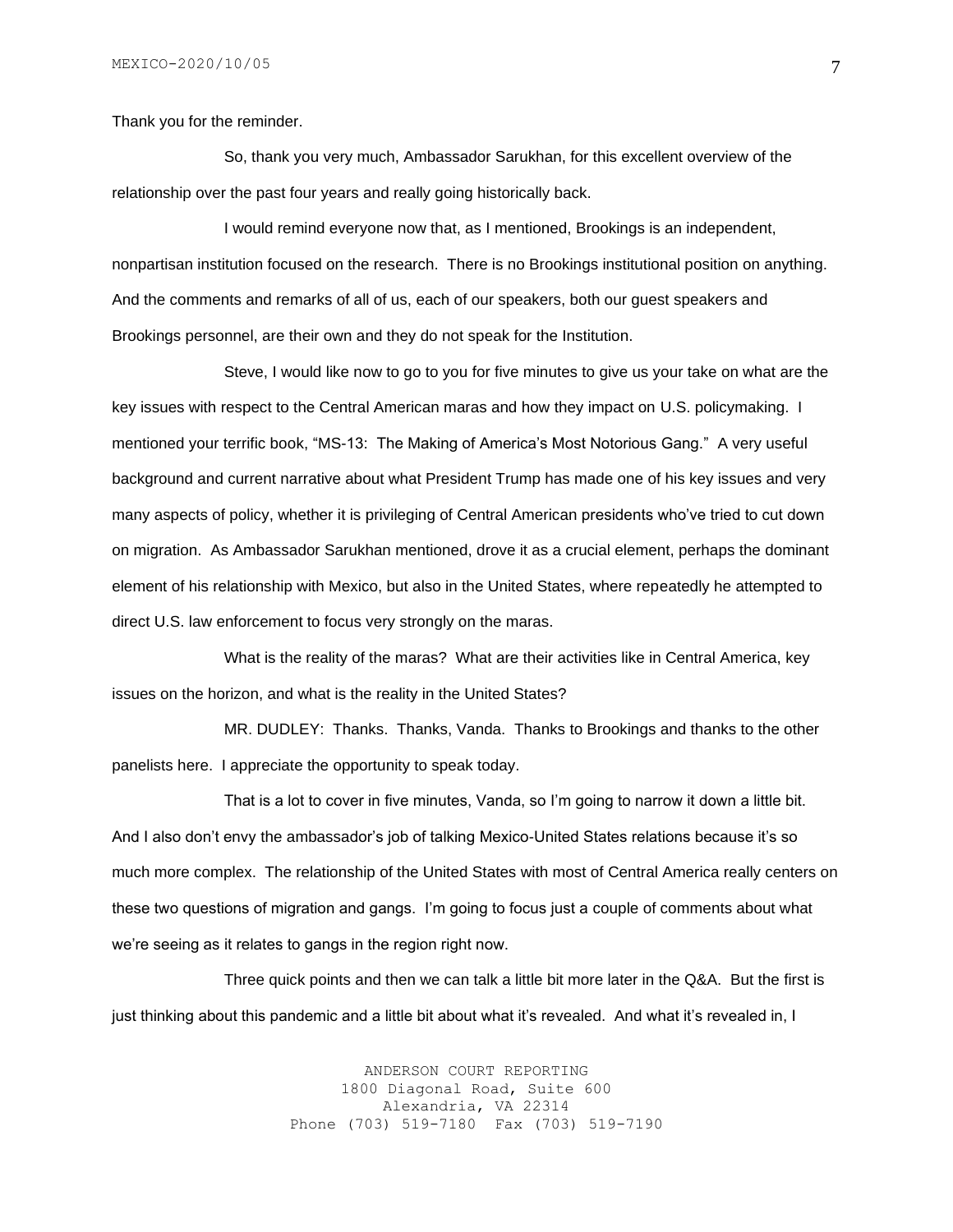would say, a limited but certainly important extent is this idea that there is an increasing amount of gangs that exert what I would call criminal governance in certain spaces, in physical spaces, in territories, neighborhoods, that they control.

We've seen this in the fact that they have been the ones who have been controlling in certain instances the handouts that are given in certain areas. In particular, in El Salvador and in some spaces in Guatemala there have been efforts on their part to exert control over quarantines and those sorts of thing. So, we've seen them sort of exert some sort of criminal governance where they become the de facto government in those spaces.

We would expect that to continue and perhaps even expand because the way that these governments are dealing with this is just not sustainable. It's going to be very hard for them given limited resources to have the kind of presence that they've had in terms of the street presence of police and military for a sustained amount of time. So, we would expect that to continue, an almost certain amount of reliance on the government -- or on the criminals to exert that control over those spaces.

And that leads me to the second observation of what we're seeing in the region. And that is that governments are increasingly having to negotiate that space with the gangs that are operational in some of those territories and, in particular, with the gang that I wrote the book about, the MS-13. These kind of what I would call informal packs are very difficult to wrap your hands around because they're not - obviously there's nothing written there. They're very much under the table. They're secret negotiations. And the quid pro quo isn't always clear.

What we're seeing in a space like El Salvador is a swapping of -- sort of putting the gangs and the gang allies at the front of the line in terms of what they can receive in terms of assistance and controlling that assistance that comes into neighborhoods that they control. So that they can then divvy out that assistance and thereby gain this sort of political and social capital that comes with the control of those resources.

And in return, you see lower levels of violence and space for political activities, namely campaigning. So, this is the type of quid pro quo that you can begin to see in these spaces. And maybe I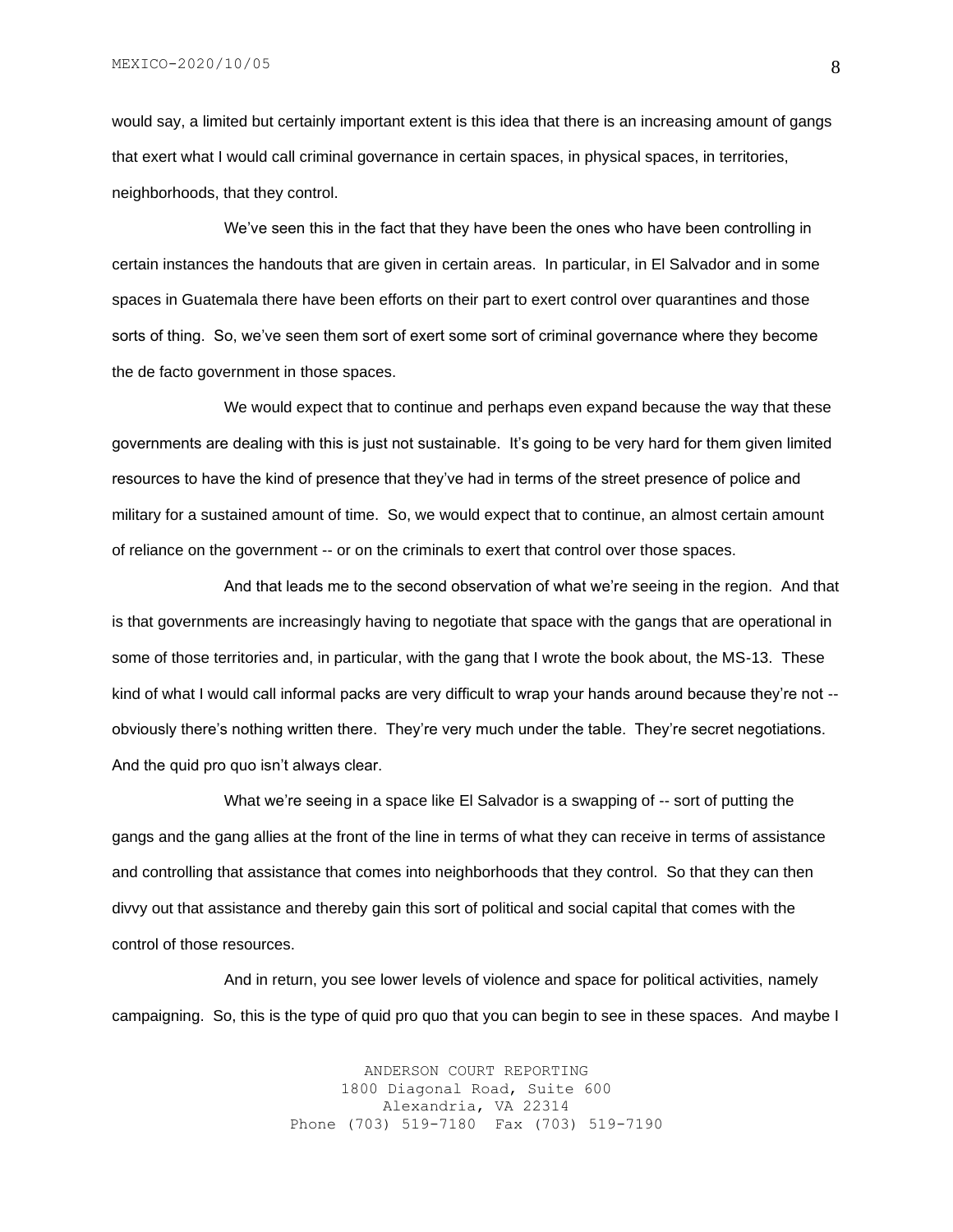shouldn't say "begin" because this has been a process and it's something that I chronicle in my book in detail, which is this increasing political involvement of the gangs themselves. They're understanding that they are political actors, and this is kind of de facto political actors.

They're largely devoid of ideology in that regard, but they have -- they're kind of a manifestation of a lot of failures. So, they find themselves in a political position almost by default. And they've used their increasing amount of political power to create these kind of informal exchanges with political parties and government actors. So, that's the second thing that we're seeing in the region.

The third thing we're seeing in the region as it relates to gangs is that there are lower levels of violence, and that's most evidence as it relates to homicide. But the gangs themselves continue to operate in their areas of influence, most notably as it relates to their very hand-to-mouth criminal economies.

Gangs are still largely predatory criminal actors in the sense that they are extracting rent from all of those that are operational around them, in particular informal vendors or local shops or mechanics. And they're extorting money from those actors.

There are other parts or parts of the gang, I should say, that are a little bit more sophisticated and certainly are, you know, raising red flags for us. Probably the most notable of them is there are factions of the MS-13 operational in Honduras that have moved from drug peddlers to wholesale distributors and are possibly now controlling drug routes themselves, which would put them in a whole other category. So, that evolution is very worrying.

And all of these things kind of put together is something that really causes headaches inside the United States Government to no end. So, this sort of combination of criminal governance, these sort of informal pacts that are going on, but the continued criminal operations of these gangs leads to a lot of migration. And so that is obviously a major concern for the United States.

And with that, I'll close it. Thanks.

MS. FELBAB-BROWN: Steve, if I can ask you one quick follow-up. What about the gangs in the United States that was at the core of President Trump's many law enforcement actions?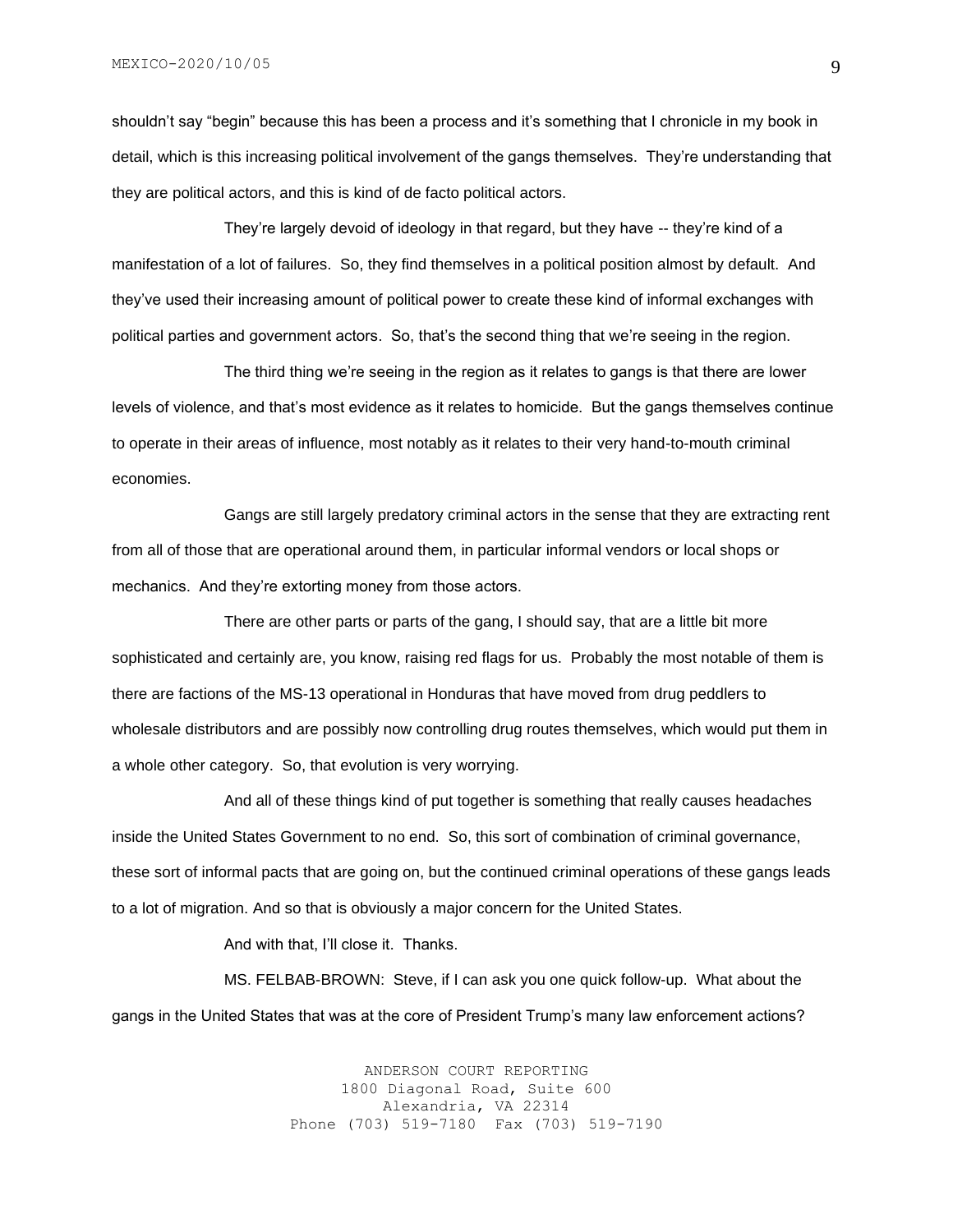What is the reality of what they look like in Long Island and other parts of the country?

MR. DUDLEY: They're mostly very small cells, not nearly as big as what they call cliques that operate in Central America. So, we're talking about cells of 10 to 15 to 20 tops as opposed to upwards of 50 to 70 in places like Central America. So, in terms of size, they're smaller.

They are much more part-timers. You know, most of them have jobs unless they're teenagers who are in school and whatnot. So, their relationship to the gang is a little bit different in that regard.

Most of the havoc that they wreak in the United States is related to violence. The gang gains their strength in a lot of ways by committing collective acts of violence. This is what fortifies them as a group, this kind of anti-social group. And that is the thing that is most impacting communities in the United States.

They certainly do extort on a small level. There are some areas where they're very vibrant actors in the drug market and other markets, especially in places where they've been around for now 40 years, like Los Angeles. But their sophistication as an organization, both as kind of a social criminal organization and as just kind of as a criminal gang, it's much less so in the United States.

And the last thing I would say about that is that the gang -- and I'm speaking about "the gang," it's mostly about the MS-13, but certainly the 18th Street, as well -- there is no kind of central leadership. That is, you know, the sort of picture that people get is that somebody's kind of moving around their cliques and their members like they were pieces on a chessboard. That's not happening. That's not how this works. It's very organic. They move with the way migrants move, in the same general pattern, and not even at the behest of the gang. They're moving mostly for their own reasons.

MS. FELBAB-BROWN: Thank you very much, Steve.

Professor Délano, if I can, I'll turn to you. Both Ambassador Sarukhan and Director Dudley spoke about migration. Migration as being at the centerpiece of U.S.-Mexico relations during the Trump administration. Migration as being a focus of the United States in Central America, where the maras are one of the sources of migration; poverty; as well as natural disaster being another important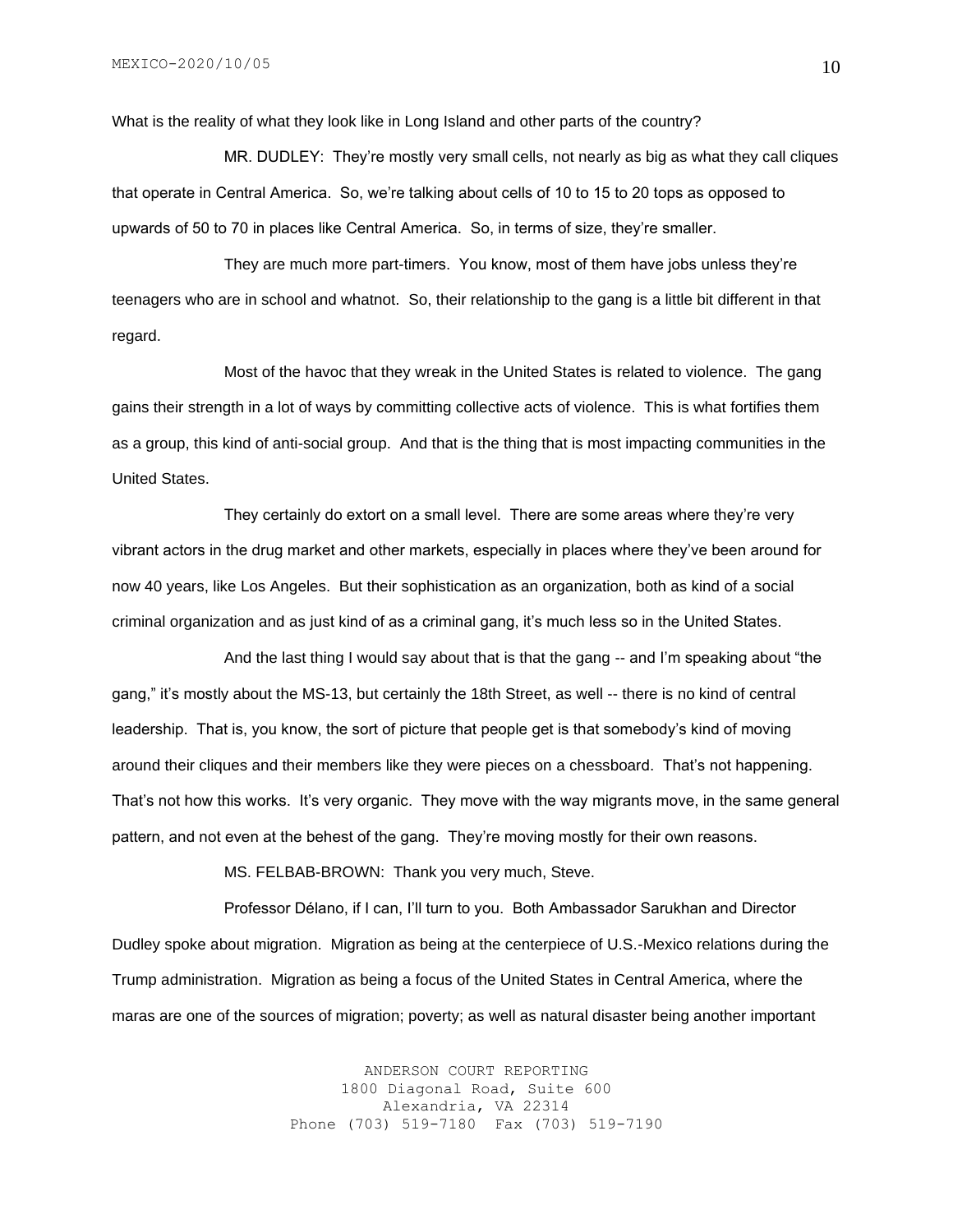one. It is, of course, something that has defined so much of the Trump administration, an enormous antiimmigration, anti-legal immigration, as well as anti-illegal immigration thrust.

Just last week, the Trump administration announced major operations in sanctuary cities against undocumented migrants as part of the campaign.

Can you please give us the core issues that we should be aware regarding migration in Mexico, through Mexico from Central America, and in the United States?

MS. DÉLANO ALONSO: Thank you so much, Vanda. And it's a pleasure to join my fellow panelists and be part of this event.

So, I'd like to start just by pointing out that, of course, it's nothing new to establish that there has been a significant deterioration of conditions for the protection of migrant rights in the past four years, since the beginning of the Trump administration, and even before. But I want to emphasize in my remarks that this is an issue that is not just a Trump issue; that some of these conditions were present before. And also that the deterioration and the precarity that migrants are facing is not just on the U.S. side of the border, but also on the Mexican side.

So, from both countries we've seen an increasing focus on border enforcement, more limits in the access to asylum, and a move away from policies focused on regularization of flows and inclusion; a move away from principles of shared responsibility that Ambassador Sarukhan already touched on, including the need to focus and address the structural conditions that push and pull migrants from Mexico, Central America, and other countries into the U.S. and Canada.

It's obvious that the Trump administration has built a restrictionist and anti-immigrant climate that includes Executive Orders and policies that go from the travel ban to an increase in rates on deportations without distinction to different migrant conditions, families, et cetera. Ending the temporary protected status programs, the fight for the rescission of DACA, the public charge measures that restrict access to public services for non-citizens, lowering refugee admissions, the refusal of asylum, the backlogs in the courts.

So, all of this is a very difficult context to revert if there is a new administration. But also,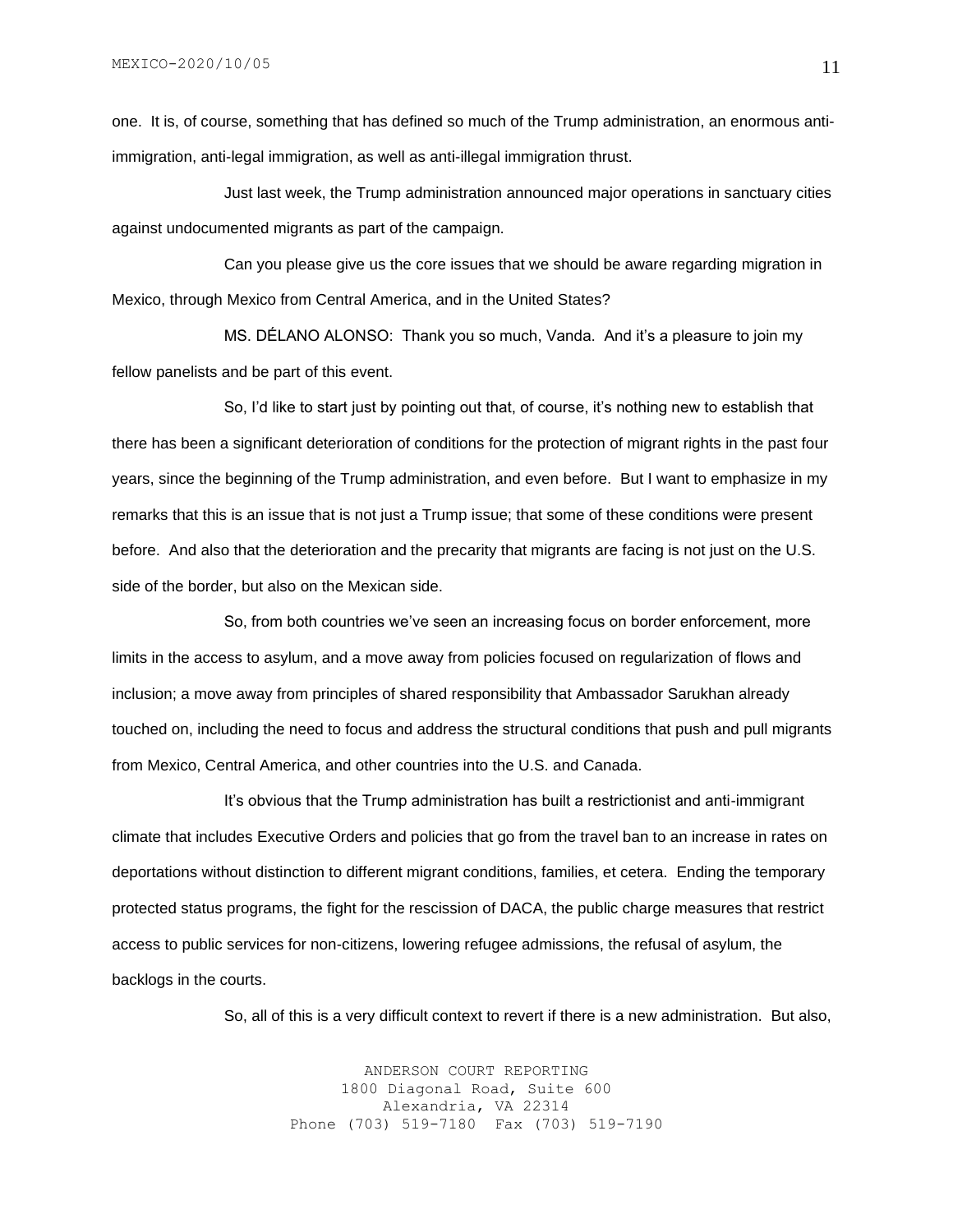MEXICO-2020/10/05

the fact that it has been built on a xenophobic and anti-immigrant discourse that's not just anti-Mexican, but anti-Muslim, anti-African, anti-China. That has left communities in a very vulnerable situation subject to discrimination and exclusion that will take more than a change in the policies from the upper level, from the higher level to revert.

And on this point it's important to keep in mind for our discussion regarding the potential for a transition is that a lot of this infrastructure, especially the structure for deportation, detention, border enforcement, is not new. It was built by Democratic and Republican presidents alike since the 1990s, but it was significantly reinforced during the Obama-Biden administration.

So, if Trump wins again, obviously there's not much to expect rather than further deportation -- further deterioration of these conditions with an increase in deportation, detention, raids, and limits to access to services, which will push towards more local government responses and community resistance, as you were reciting referring to sanctuary city policies, which are also under attack. But it's likely that these conditions would be further strained if Trump were to be reelected, especially if the balance in the Supreme Court changes. Because a lot of the possibility for challenging or limiting the effects of Trump policies has been based on a fight in the courts to delay some of these measures or revert them. But if there is a change in balance, that would become more difficult.

If Biden wins, many of these actions could be reverted through executive action just as it was done during the Obama administration and then which Trump used on the opposite side. But it's not necessarily that easy or straightforward to change these conditions and especially without an approach from Biden that hasn't been clear so far about truly addressing the structural conditions that have generated some of this context for these policies to be enacted.

I think especially we need to take into account how the effects of COVID-19 are going to also create different conditions through which some of these debates are going to take place given the changing priorities, the economic impact of COVID, and how that has also been part of strengthening arguments for further control of borders, restrictions to immigration, and protection of certain sectors of the economy at the expense of immigrant rights or immigrant labor.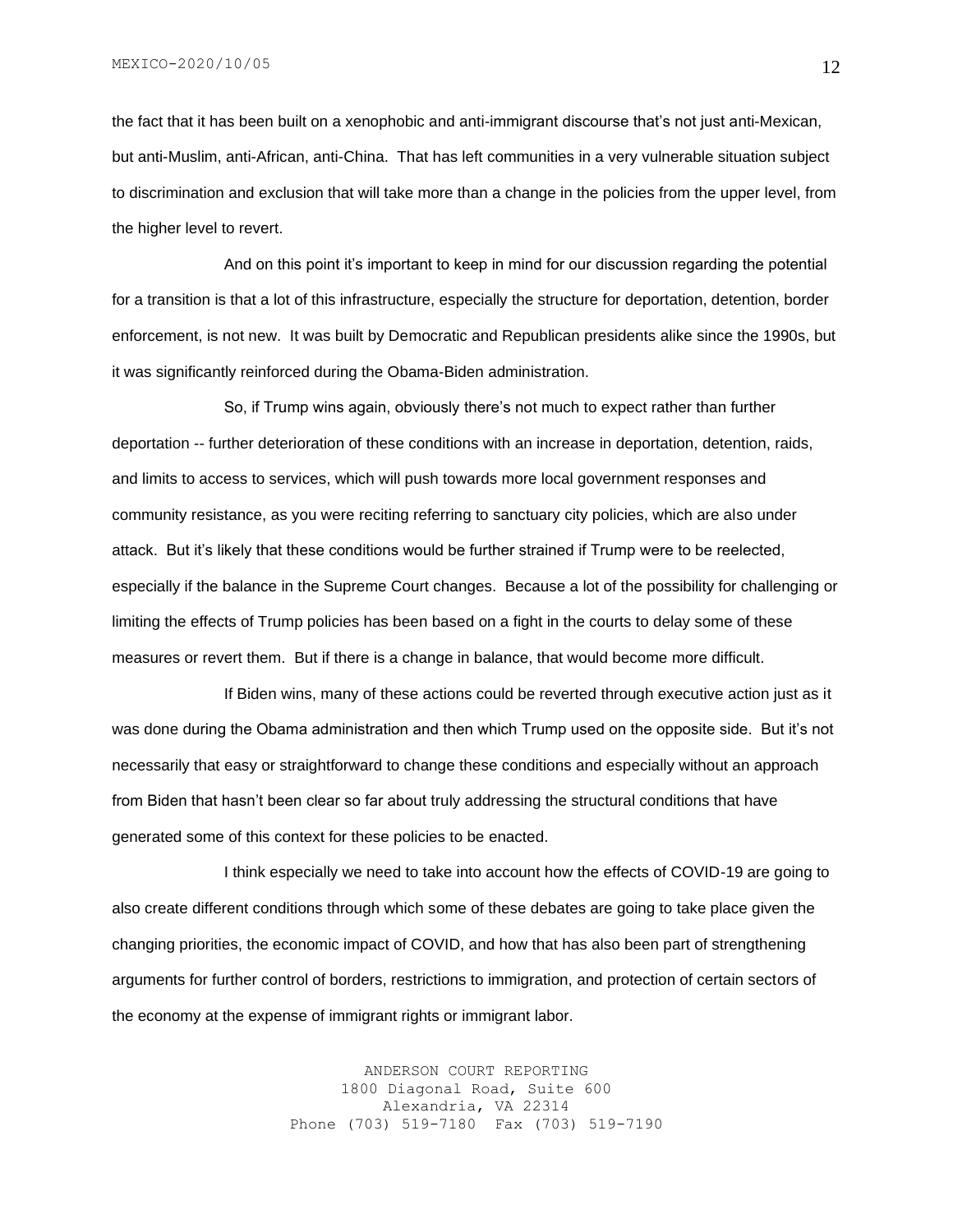On the Mexican side there was a lot of hope that the López Obrador administration, elected into office in 2018, would shift away from this focus on enforcement and the lack of protection for migrants rights, which had been prevalent during the Peña Nieto era, especially through the programa from Terra Sul, which ended up also being a policy of border enforcement, although it was framed as a program that would support safe, orderly, and regular flows. But, in fact, this program was enacted in the context of weak rule of law and rampant corruption within the National Institute for Migration and the police, which, in fact, led to an increase in violence, kidnappings, extortion, sexual abuse, trafficking, disappearance, and death of migrants along migration routes, which has been present for many years and leaves migrants in transit in very vulnerable conditions.

Mexico has also more than doubled the number of deportations and detentions from Mexico to Central America, sometimes in even worse conditions than the ones it argues against in the U.S.-Mexico context. And migrants face more risk in their journeys through Mexico.

Although migration wasn't really a priority during López Obrador's campaign and his agenda is surprisingly limited, particularly given the fact that he was running in a context of Trump administration where migration was such an important issue. But in response to that, AMLO's government consistently has expressed that development would be the answer to the pressures of migration; that it would reduce the push to migrate north, making it a choice rather than a necessity. And that the best foreign policy would be a domestic policy of strengthening the economy and other policies for protection within Mexico rather than respond to pressures from the Trump administration.

So, there was a lot of hope that that would signal a very significant change in Mexico's agenda and possibly shift conditions in the region. But in reality, this short-lived optimism was quickly stunted in the context of the so-called "migrant caravans" that took hold of the public's attention in the last month of 2018 and the beginning of 2019, and then marked fully the administration's agenda so far.

So, the López Obrador administration quickly shifted from a discourse of open doors and solidarity or a promise of jobs for anyone from Central America that came to Mexico or humanitarian visas, or the promise of regional development as a way to shift structural conditions. Instead, calling for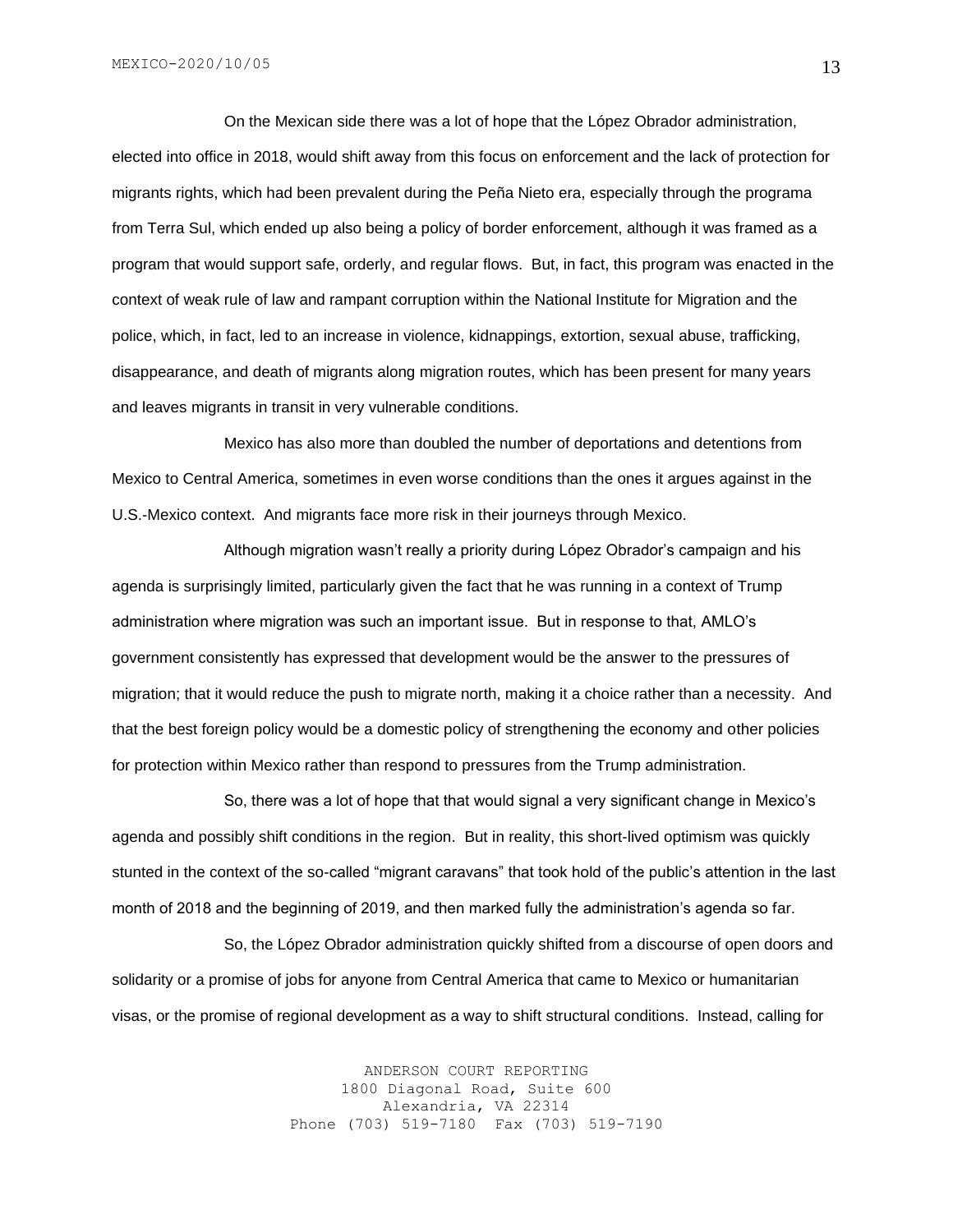stricter policies at the southern border bringing the Guardia Nacional, which is a new police force that's not trained or connected to the migration agency or trained on migration issues.

And instead we've seen a stricter enforcement of border controls, a discourse of criminalization that replicates some of the same ideas that have trickled down from the U.S., even leading to anti-immigrant sentiment in Mexico with campaigns like Make Tijuana Great Again. And challenging the presence of migrant camps in the southern border and migrant camps that have been established on the northern border as a result of the Migrant Protection Protocols Program remain in -- or remain in Mexico.

We've also seen instead of increasing support for the migration agencies that are dealing with these new flows, both return migration, transit migration, and asylum seekers from Central America and other countries, we've seen budget cuts and lack of infrastructure to support some of the work that would need to be done in response through a framework of protection and humanitarianism.

And I'll end with just a point that the migrant protection protocols have been sort of the main policy now that has driven Mexico's agenda in response to pressures from the United States. Although it's supposedly not accepting the condition of becoming a safe third country, de facto that's what Mexico has become and possibly worse than that because more than 60,000 people have been returned to Mexico. And without sort of formal protocol from the Mexican side, they live in unsanitary and unsafe conditions in some of the most dangerous areas of the country where there is a lot of presence of drug cartels and other forms of organized crime, and where it's practically impossible for them to access legal support from the U.S. side or from lawyers on the other side of the border.

So, the conditions have become increasingly dire and Mexico has not really put forward an alternative agenda that we could sort of see as a signal of hope if there was an opening on the U.S. side with a change of power -- a change of party. Mexico has uncritically joined discourse that's prevalent in the U.S. and in other parts of the world of, you know, we're facing a migration crisis, a migration emergency. And Mexico, like many other countries, has just emphasized control and security at the expense of a humanitarian approach and a discourse and a practice that truly lives up to the principles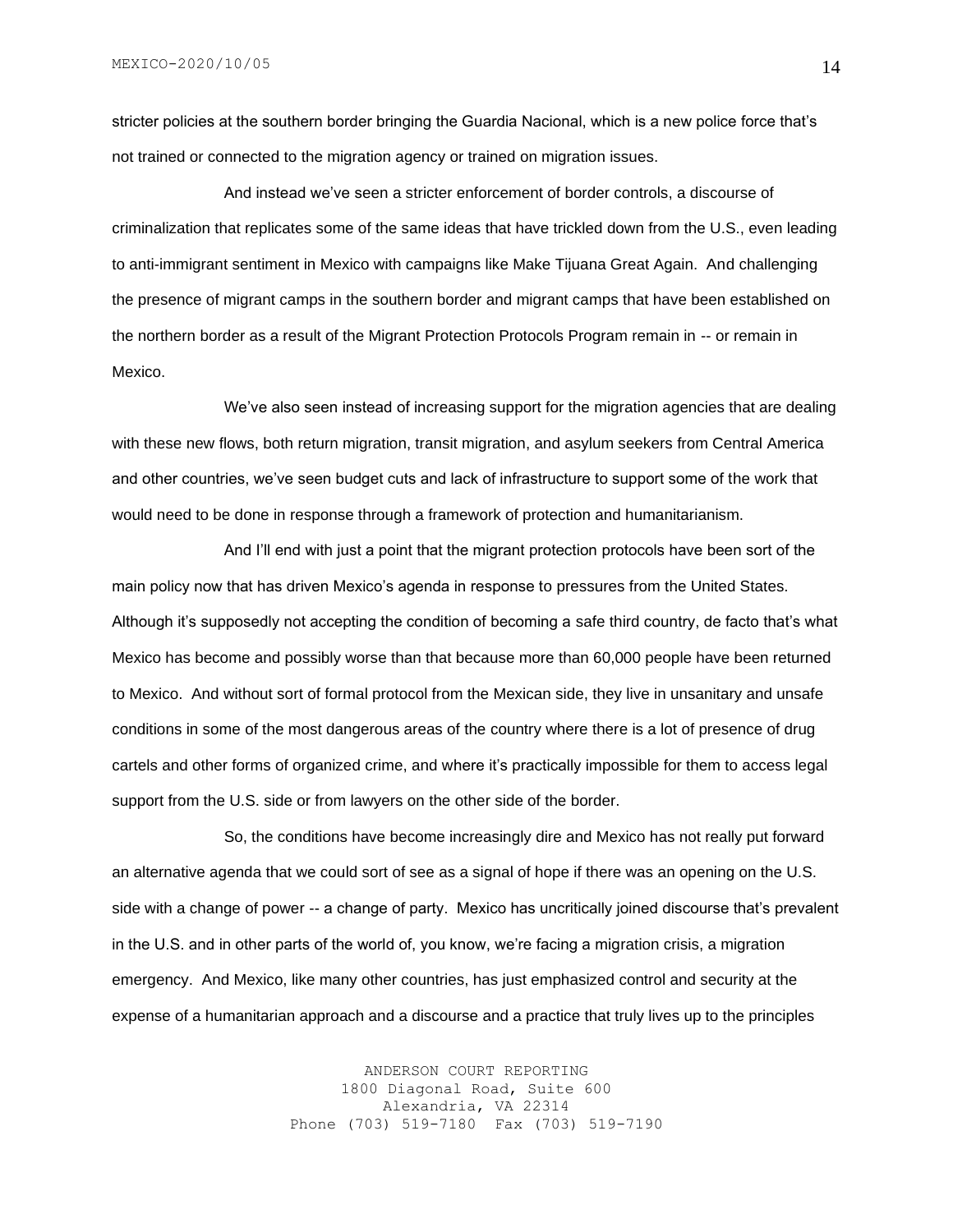that are already in our laws and that Mexico has been fighting for many years in the international agenda, and also vis-à-vis the U.S. that would prioritize the promotion and protection of human rights over controls and enforcement that Mexico knows very well the consequences that that has for migrants and for their families.

MS. FELBAB-BROWN: Thank you, Alexandra, very much. I will come to everyone for a second, much faster round of two minutes of what are the key policy issues to focus on, two, three key points and recommendations for the next administration, whether it is Joe Biden administration or Donald Trump administration.

But before I do that, let me make a few reflections on two related dimensions, which is the U.S.-Mexico border, the wall, and security issues, crime issues in Mexico. Just like migrant mara, the wall was something that President Trump, Candidate Trump campaigned on and made it a centerpiece of his policy, promising to fence off the entire area between the United States and Mexico, to line the border with a wall.

In fact, this project has been stumped by many funding issues. Nonetheless, in this past several months, as we are heading into the 2020 elections, the Trump administration has made a major push to, in fact, build a wall that's mostly a bollard fence, a very tall bollard fence.

So, as of now, 341 miles of new fencing have been constructed. And the tempo has significantly increased with about two miles being added a day. The Trump administration is promising that by the end of this year it will get at least to 450 miles.

This massive push to increase the wall is often taking place at immense environment cost, as well as cost to Native American communities and for the Mexican-American communities. Whether this is draining aquifers and water sources in national protected areas, such as the Organ Pipe Cactus National Monument, or violent suppression of protests of Native American tribes that are opposed to the destruction of native lands, protected areas, and their homelands, or whether this is dynamiting large parts of mountainous terrain in Arizona, in particular, where often protected species and highly sensitive areas exist.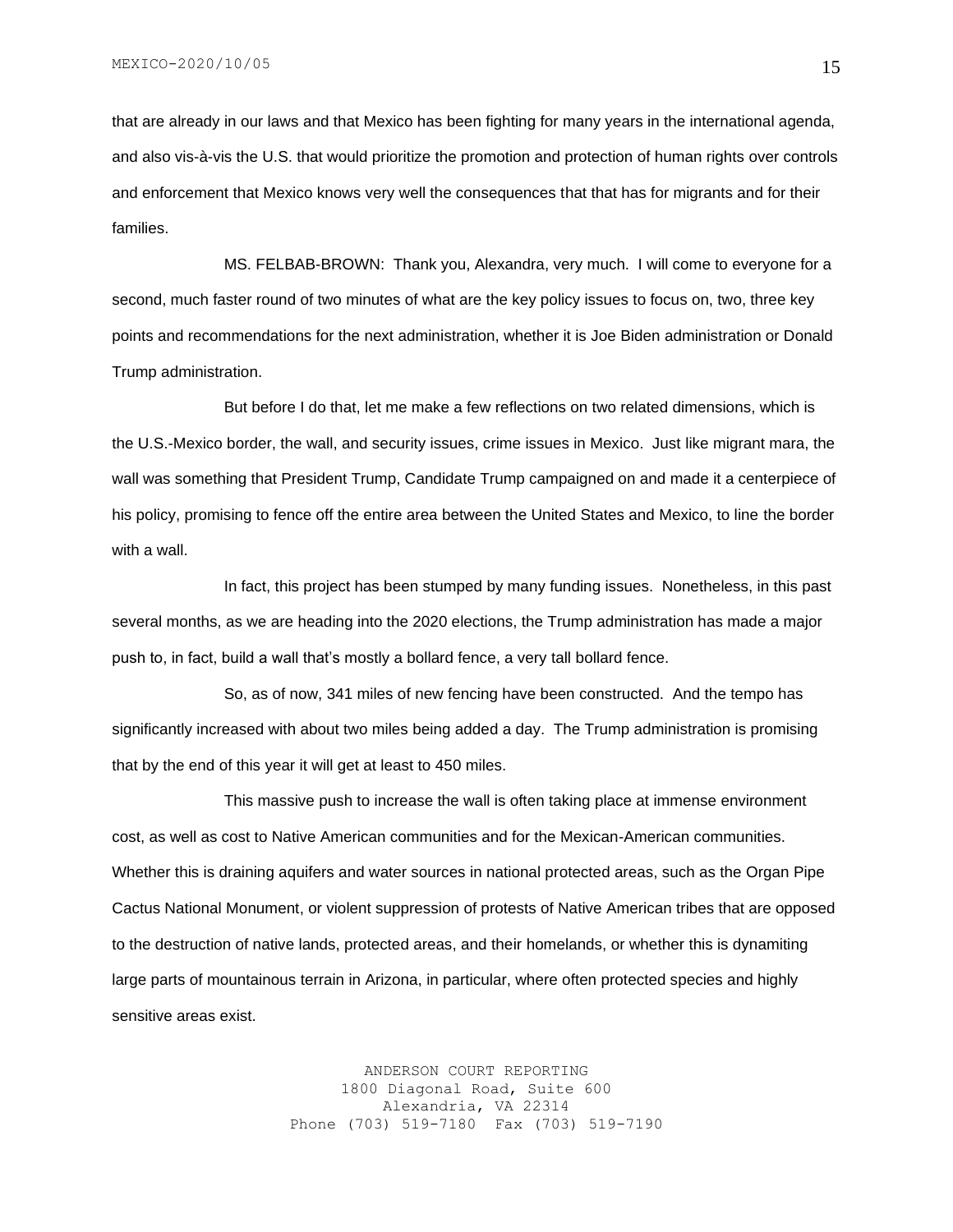Now, in order to do so, the Trump administration has waived all kinds of environmental, cultural, and other protections and protections for Native American communities. The situation is particularly dire in Arizona, in the Southwest, more so than in South Texas, where most border land is privately held. And so the Trump administration has not had the same freedom to push with creation of the border wall as it needs to negotiate deals with private owners of lands.

Nonetheless, some of the new wall being built cost about \$40 million per mile. Let me repeat that, \$40 million per mile. This is in some of the most difficult terrain. That's just the initial layout for the construction. Maintenance costs will be very high.

Overall, in my view, as I have documented in my research, the wall is an egregious waste of money that will not stop the flows of drugs or migrants, that will simply divert them to other channels while it exacts enormous environmental, cultural, human damage on communities on both sides of the border and our two countries overall.

Already we are seeing that both those trying to smuggle contraband are figuring ways to do it, as well as those who try to smuggle migrants. We have seen increasing flows of migrants by boats landing on beaches of California. Most drugs are smuggled through legal ports of entry or tunnels dug underneath the border, flown by drones. But we are also increasingly seeing holes being cut through the new fence. Even that is not obviously effective in holding the flow of contraband.

Nonetheless, as this has sucked really much of the focus of the Trump administration with respect to our southern neighbor, cooperation with Mexican authorities with respect to enormously violent, out of control crime in Mexico has weakened. Now, there are two sides to that weakening. One is the Trump administration, but the second is also the interest and focus of the López Obrador administration that came in rejecting U.S.-Mexico cooperation, rejecting on security issues, rejecting what it defined as policies of the previous administration as a war on cartels the President, López Obrador, and key cabinet officials of his administration have denounced, promising instead to focus on socioeconomic, anti-crime policy.

The reality, however, is that while those socioeconomic, anti-crime policies are an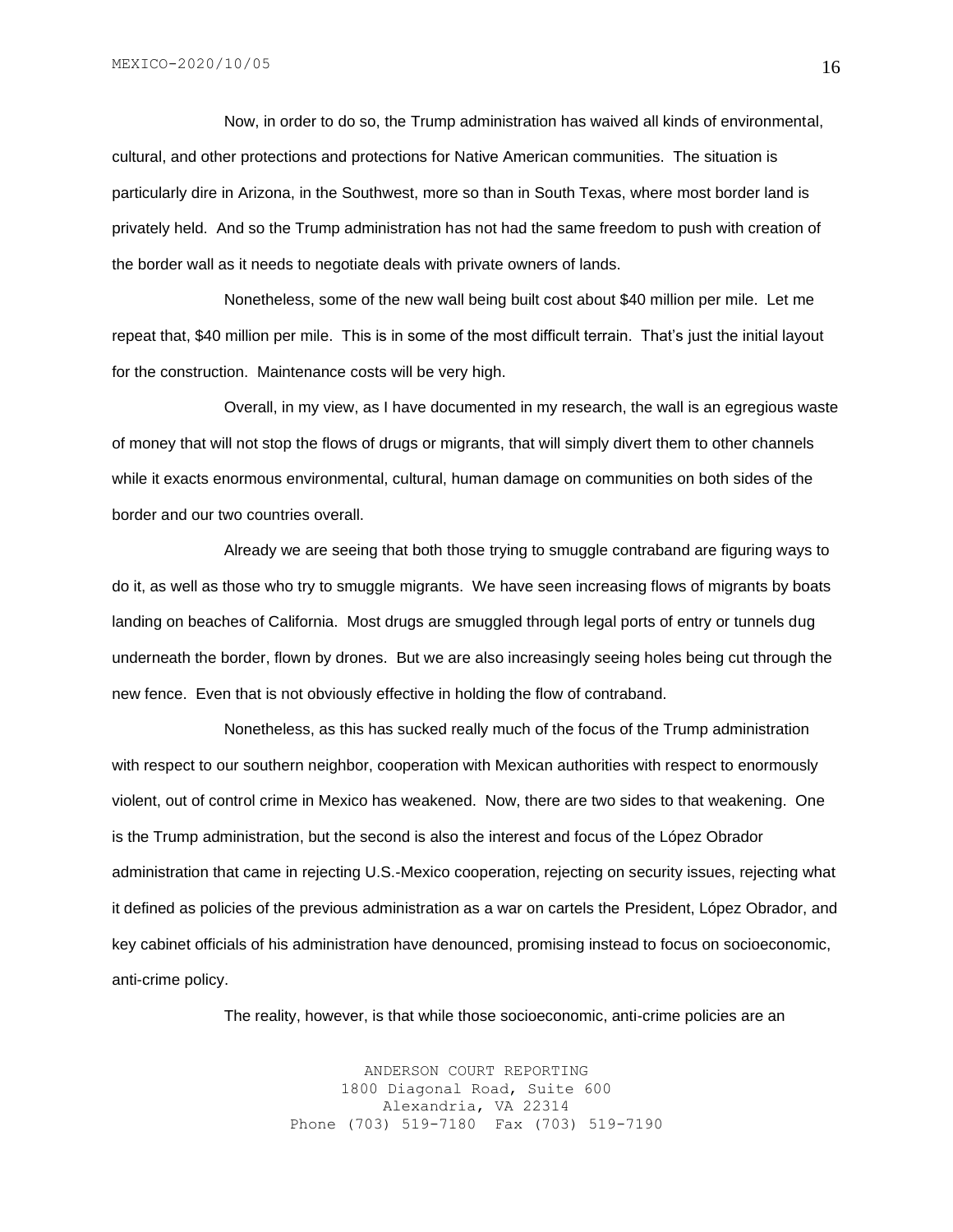MEXICO-2020/10/05

important component of anti-crime strategy, they should not be the sole component. And law enforcement strategies are inevitable. And here is a massive gap in the effort.

Last year was the most violent year in Mexico in terms of homicide. Very many other dimensions of violence continue intensely high. There's been no slowing down of the violence this year. Just like Steve told us about how maras and pandillas in Central America are taking advantage of COVID by building their political capitals through handouts of goods, stipend, and control of territories on all the population. We are seeing exactly the same behavior by criminal groups in Mexico. For a while in April and May, there was almost a contest in Mexican drug trafficking groups as to which one will get their logo on handouts of supplies to local populations affected by COVID.

And of course COVID has had enormous impact on Mexico's economy with the GDP contraction between 5 and perhaps as much as 9 percent. Ambassador Sarukhan already alerted us to some of the economic dimensions when he talked about the disruption of integrated chains between the United States and Mexico. Indeed, the crisis is massive and Mexico is heading to a worse economic recession in decades, significantly impacting many dimensions of what we have been talking about: flows of migrants, the rise of unemployment, the ability to create any kind of economic opportunities for Central American migrants in Mexico, and resources for law enforcement institutions or the anti-crime socioeconomic programs that the López Obrador administration has emphasized so much.

In recent weeks, we have seen the López Obrador administration emphasizing anticorruption measures and anti-money-laundering measures as the centerpiece of its anti-crime policy and with the hope those would also generate resources for the functioning of various government agencies and for underpinning the redistribution programs that the López Obrador administration wants to adopt.

But I would emphasize that this is a hope. The immediate reality is that the López Obrador administration is starving a budget, institution after institution in Mexico, whether these are institutions devoted to migration or they are institutions devoted to environmental protection.

I would also point out as my last remark really the deafening silence that the López Obrador administration, like the predecessor, Enrique Peña Nieto, administration adopted toward the wall

> ANDERSON COURT REPORTING 1800 Diagonal Road, Suite 600 Alexandria, VA 22314 Phone (703) 519-7180 Fax (703) 519-7190

17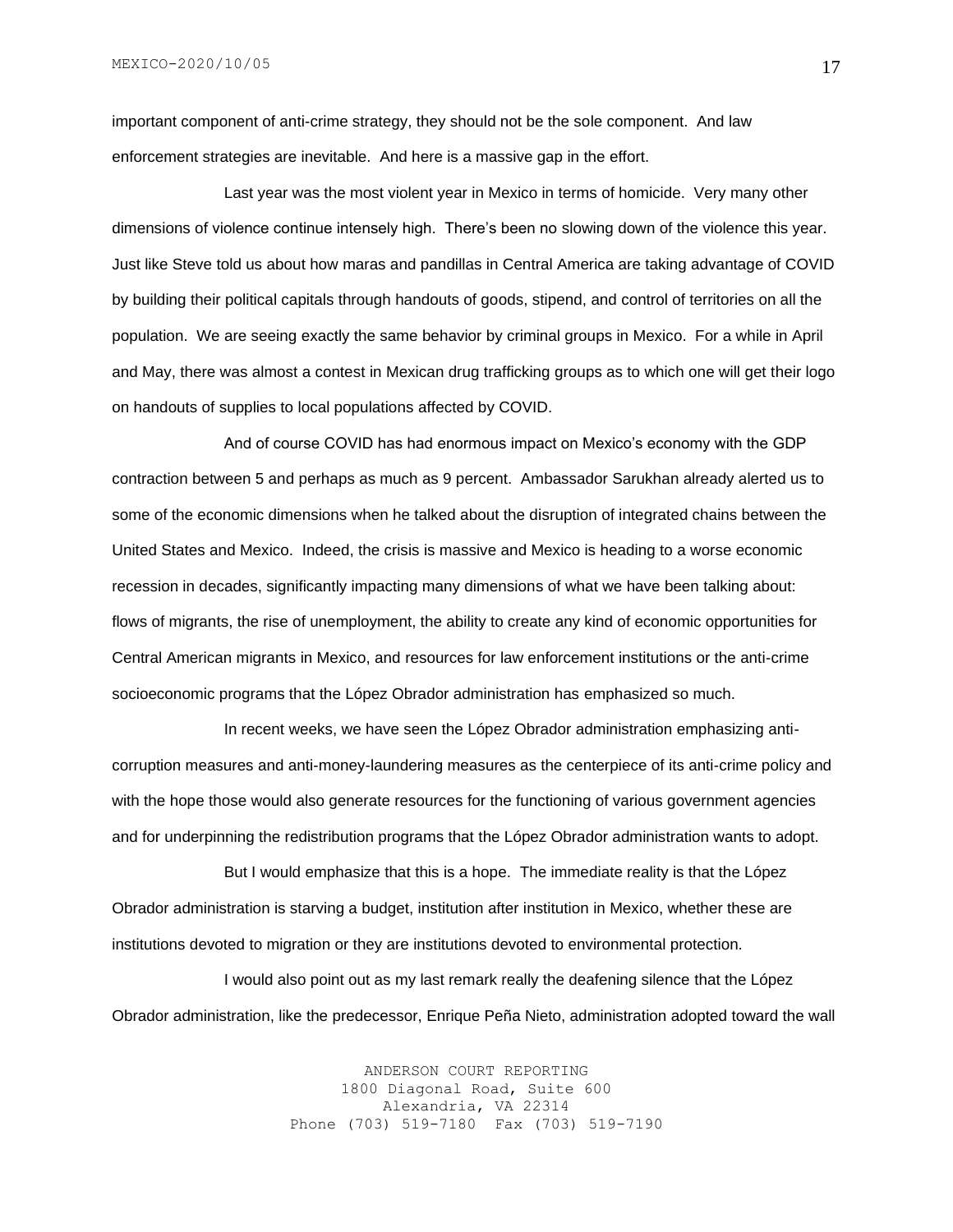and toward the immense destruction that the wall, the bollard fence, is causing. Mexico has, of course, refused to pay for it as was inevitable that it would happen despite President Trump's false claims that Mexico would pay for the wall. The money has been sapped from vital U.S. national security policies, whether it's the Coast Guard that's vital for the protection of U.S. ports against terrorism or really the number one priority national security issues such as early warning against weapons of mass destruction attacks. That's where the Trump administration commandeered the vast majority of the money, more than \$10 billion, toward the construction of the wall.

But nonetheless, while Mexico has not paid, the Mexican administration has also been deafening silent. And one reason perhaps might be the priority that the López Obrador administration gave to a negotiation of NAFTA, what became the U.S.-Mexico-Canada Agreement. That drove its leaning backward on anything from devoting the National Guard, to stopping migrants, perhaps to issues of the wall. But that agreement is now done.

And so, Arturo, I am turning back to you. Given that UMCA is done, what do you expect the López Obrador administration to focus on in relations with Mexico in the next administration? Whether it is a Joe Biden administration, you spoke very eloquently and at length about Vice President Biden's expertise and knowledge intimately of the U.S.-Mexico, U.S.-Central America relationship, or whether it is a second Trump administration. What do you expect will be the three core issues?

And perhaps I can ask you to focus on it from the perspective of the López Obrador administration. Will they become more vocal on the wall? Will they become more -- less susceptible to an anti-immigration policy of the Trump administration? What are the three core issues and approaches you expect in the next administration?

Ambassador Sarukhan, over to you for three minutes, please.

AMBASSADOR SARUKHAN: First of all, it's very hard to respond to that question in three minutes. I will try.

But just for clarity's sake, and like in any presidential debate, can I have awarded the time back to me? But I'm just clarifying this. The question is what do I expect Mexico's approach to an either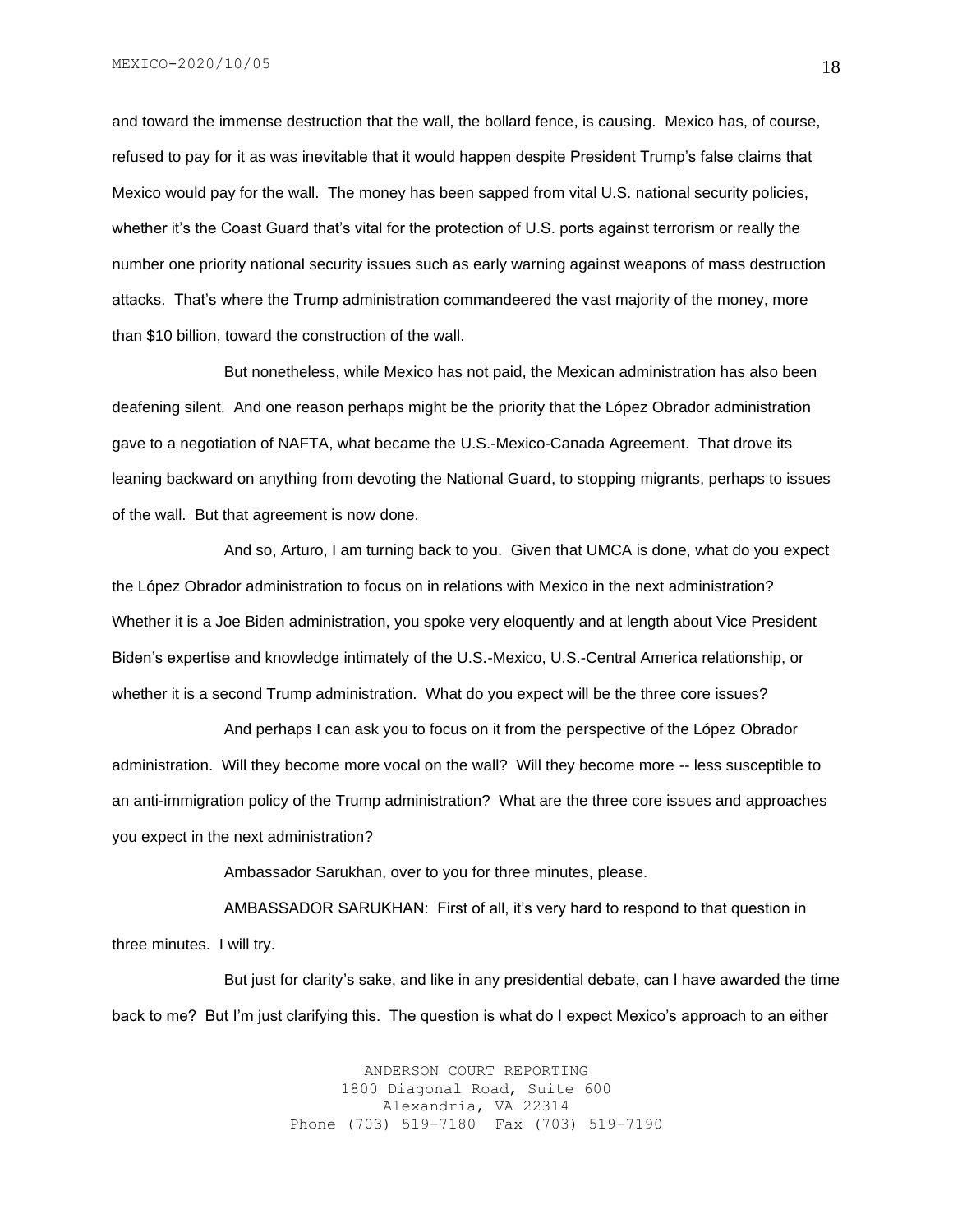Trump or Biden administration would be? Or what would a Biden or Trump administration approach to Mexico be? It wasn't very clear.

MS. FELBAB-BROWN: It's what would a López Obrador administration likely policy be? You already gave us, I think, a very good flavor of what you may expect would be the Vice President Biden policy administration. And if you want to take a few -- part of your time to speak about if it's Trump, too, what would the relationship look like that's great? But I'm also really looking forward to hearing from you how the López Obrador administration will try to interact with the next U.S. administration, what it is likely to make its key priority now that USMCA is signed and passed by both legislatures.

AMBASSADOR SARUKHAN: Yeah. That was clearly probably López Obrador's most important objective in the relationship with the United States: get the USMCA finalized and across the finish line on Capitol Hill in the U.S. And we need to underscore and we need to recognize how important that change in López Obrador's position has been if you compare to how he campaigned in 2006 and how he campaigned in 2012 against NAFTA.

We should not minimize the very important change that President López Obrador -- it's almost like a Damascene moment of the proverbial road to Damascus moment for López Obrador because it is a very important shift in his understanding of the role that trade plays in Mexico's economic wellbeing in regards to the U.S. And we need to recognize the very important decision by López Obrador from the outset of his campaign to throw his full weight behind ensuring the successful termination of the negotiations for USMCA. It's not a minor thing.

It'll obviously depend on who wins the election, obviously. If the Trump administration gets reelected, I think you will see more or less a rehash of what we've seen so far. For whatever reasons, philosophical, political, López Obrador seems determined to avoid any type of confrontation with President Trump. So, if Trump is reelected I think you will see some of that playing forward in the sense of trying to diminish potential areas of contention and disagreement with the United States.

Regardless of who wins, whether it's a Trump administration 2.0 or a Biden administration, I think the opportunity is ripe for Mexico to rethink its immigration policy domestically. That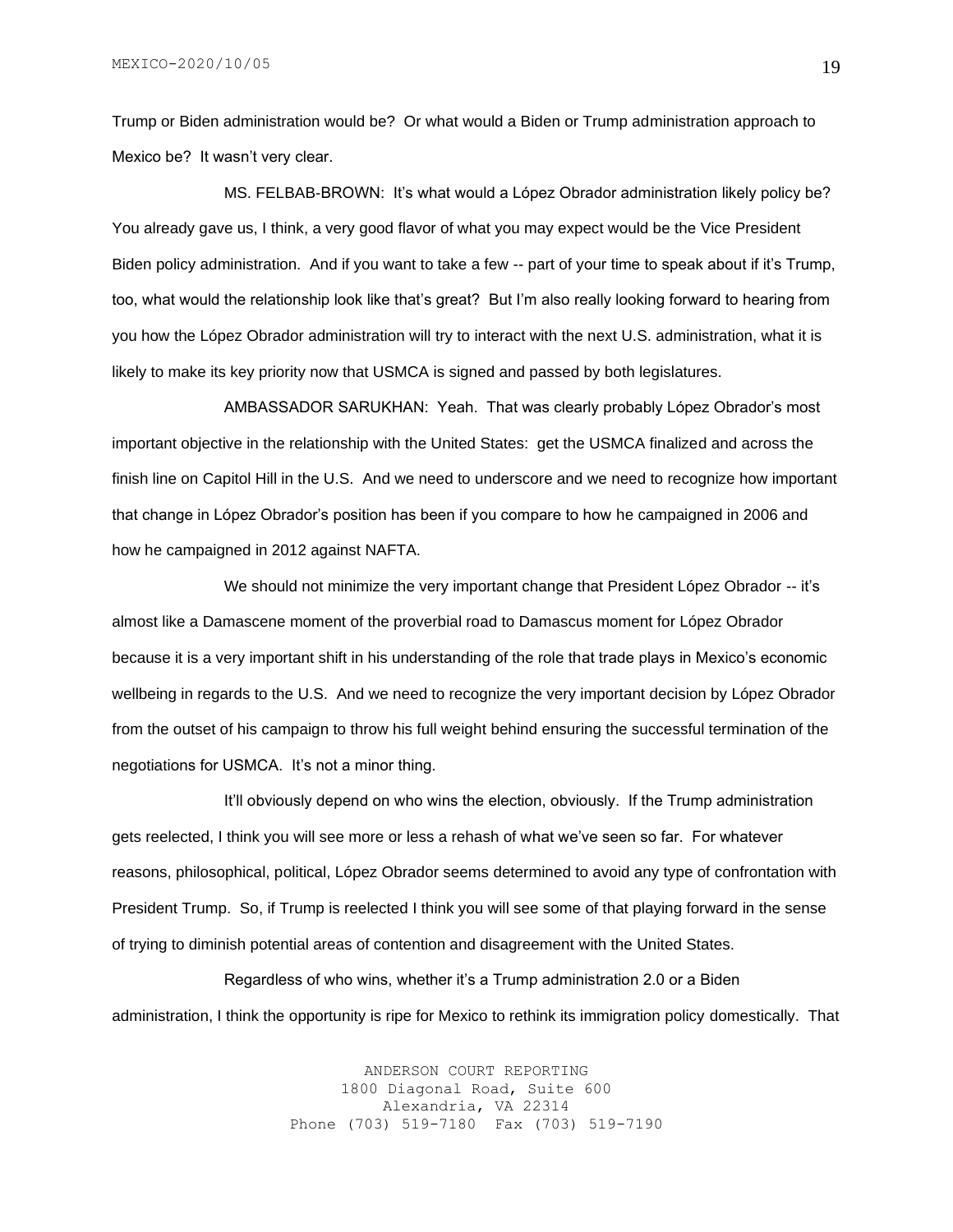is, how does Mexico, show a joint responsibility with the United States in ensuring greater operation and control of its southern border with Guatemala and Belize? But, at the same time, develop its own paradigm of what Mexican immigration policy needs to look like, taking into account what I think was a very important piece of the López Obrador presidential campaign, which was understanding the structural causes of Central American migration and transmigration, which obviously with this U.S. administration, the current U.S. administration, have gone through -- have come in for one year and gone out the other side.

But this is something that Mexican government should continue to underscore because if we don't move the needle in terms of the structural, economic, and insecurity causes that have triggered Central American transmigration through Mexico to the United States, what we're going to see is what we're seeing right now. We saw a summer of decreased levels of transmigration. As soon as climatological patterns change in the fall, we immediately start seeing, as we just saw this week and we're probably going to see more, caravans picking up as they try again to make their way up north towards the United States.

So, the opportunities for Mexico developing its own migration paradigm, whether it's a Trump or a Biden administration putting pressure on Mexico to fully fund Mexico's immigration agency, INAMI, and Mexico's refugee agency, COMAR, which have been completely cannibalized and gutted by budget and personnel cuts. And then this is where there might be a nuance between whether there's a Trump reelection or a Biden victory. But I think the conditions are ripe because of what has happened with COVID and ag workers, because of the dynamics in rural ag states in the United States.

And because some sectors of U.S. labor have started to look at this issue in a different way than they had historically and traditionally, there might be a window of opportunity for Mexico and the United States to agree to a temporary worker program for ag workers that allows circular, legal, orderly, transparent, safe, circular labor mobility between Mexico and the United States for the ag sector in the United States. Whether it's a Trump administration, it may be more complex for a number of reasons that have to do with democratic labor politics. But I think that opportunity, regardless of whether it's a Trump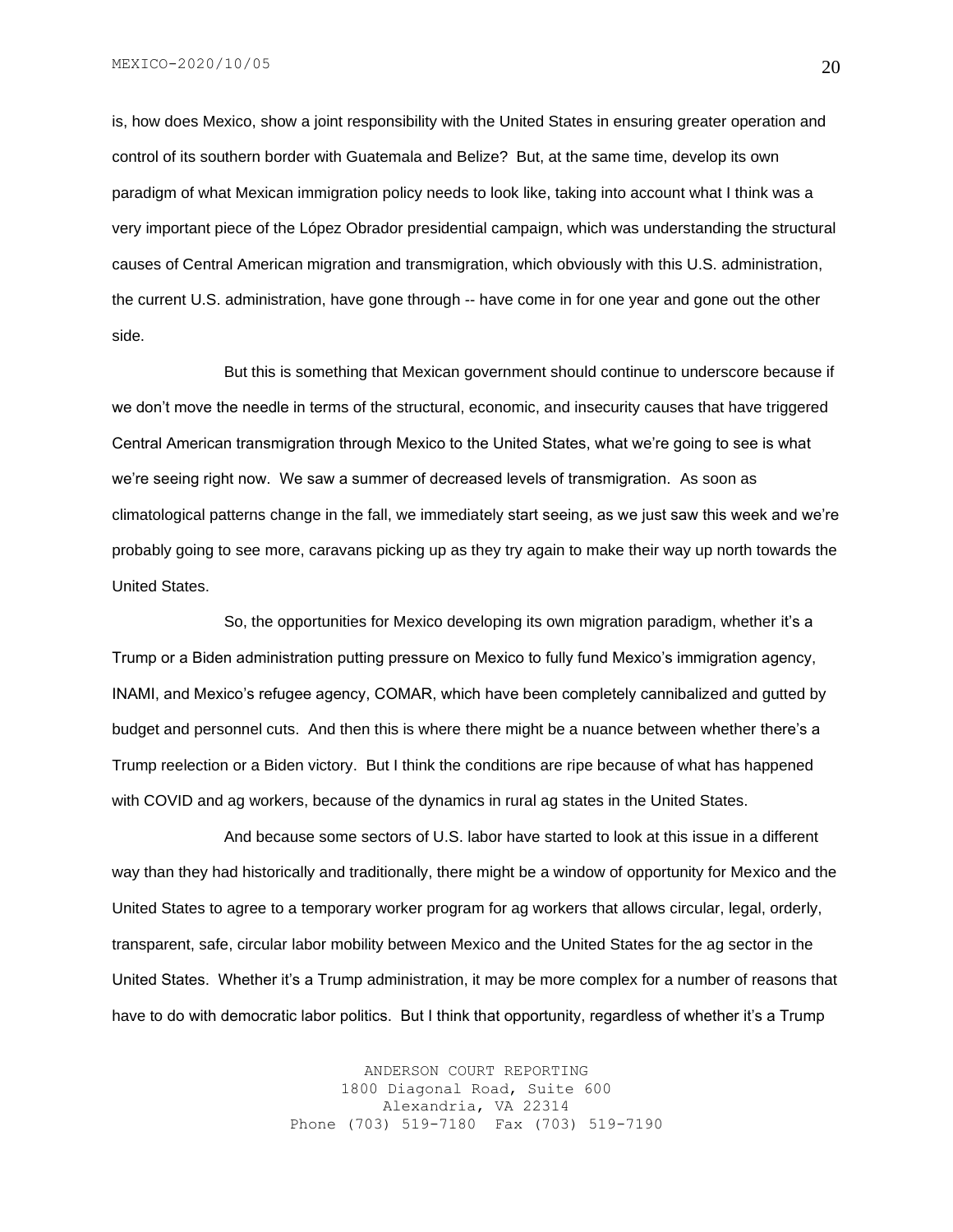or a Biden administration is there and Mexico should try and push this issue going forward.

MS. FELBAB-BROWN: Thank you much, Arturo. I know that you will need to leave at 4:15. We have on till 4:30 for the event, so let me take two questions from the audience or bunch several questions from the audience that I think you'll be best suited to answer.

One is, what's the difference between NAFTA and USMCA? What really has been accomplished with all the effort that it took during the negotiation? What are the most fundamental differences?

And related to that and the discussion that you just started, one of the questions from the audience is, as U.S. and Mexico are trying to rebuild integrated chains and adopt them, both to the reality and shock of COVID and a new pandemic may easily come in three or five years, as well as to the new parameters of USMCA, should there be an effort to integrate Central America? Is Central America positioned equally to be integrated into these integrated economic chains? Would it help address issues of migration?

AMBASSADOR SARUKHAN: Let me start with the second question. And the short answer would be, yes, it would, it would help. Anything that creates sustainable economic growth and social wellbeing in the three Northern Triangle countries will have an impact in mitigating the push factors.

Now, remember that the push factors in Honduras and El Salvador are different from the push factors in Guatemala. Guatemalan migration to the United States via Mexico tends to be more rural and more economic and now climate change driven, where as migration from El Salvador and Honduras tends to be more urban and more driven by conditions of public insecurity. So, there isn't a one-size-fitsall for the three Northern Triangle countries, but certainly anything that helps build economic resilience and strength will have long-term impact in anchoring labor in the Northern Triangle countries.

Now, having said that, what you just posted or the question that is being asked is easier posted than done. Integrating Central American countries to North American supply chains, in part those supply chains exist because there's a free trade agreement between the three North American countries that has allowed those integrated supply chains and joint production platforms to evolve over the 20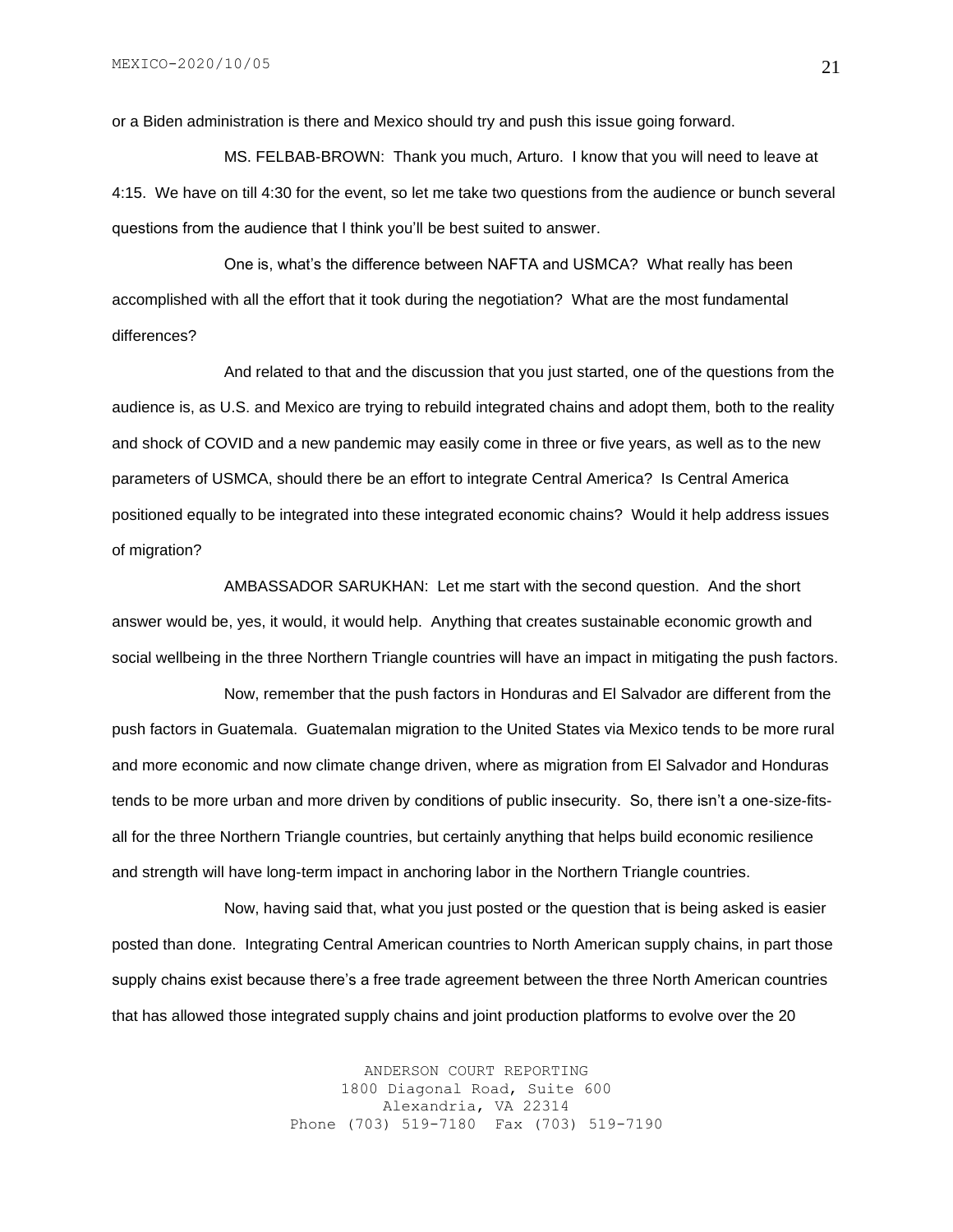years-plus of NAFTA. So, it's harder to think of something as wholistic as that, but maybe in certain specific sectors you can create nearshoring, maybe Mexican nearshoring, offshoring, in the Central American republics linked to Mexican production, but then that gets linked into the North American market.

On the first question of USMCA-NAFTA differences, first of all, I think we have to recognize that USMCA's most important achievement was that it allowed North American trade to survive to fight another day. The possibility that we could have been left without a North American framework could have morphed. And the fact that today we have, give or take, more or less an updated, modernized version of NAFTA is no small feat. And we have to recognize the enormous work of Canadian, U.S., and Mexican officials in ensuring that North American regional trade did not fall over the side as a result of the political pressures and this U.S. administration's mercantilist view of trade. So, having NAFTA survive in the form of USMCA is in and of itself a very important achievement.

The second issue which is very important for USMCA is that in many ways, with one exception, it has modernized the edifice of North American trade. When I was ambassador, I would say that if you looked at -- I was fond of saying that if you looked at NAFTA, NAFTA -- if you looked at trade flows between the three North American countries, NAFTA was a 21st century agreement. That is, these integrated supply chains, joint production platforms had triggered a model which was unique and which heralded in the type of regional-subregional integration which now with COVID probably is going to become ever more present.

If you looked at the regulatory framework for NAFTA, NAFTA was a 20th century agreement. Why? Because it was negotiated back in 1993, when things like e-commerce and Amazon and eBay -- I'm not selling any product here -- when sort of digital e-commerce platforms did not exist. And the fact that you have those disciplines now in the current USMCA is a very important achievement because when NAFTA was negotiated it was the gold standard of free trade agreements at the time, but the economy changed. And if you looked at the regulatory framework of NAFTA with side agreements on labor and on the environment, which were part of the core text of the agreement and the disciplines, it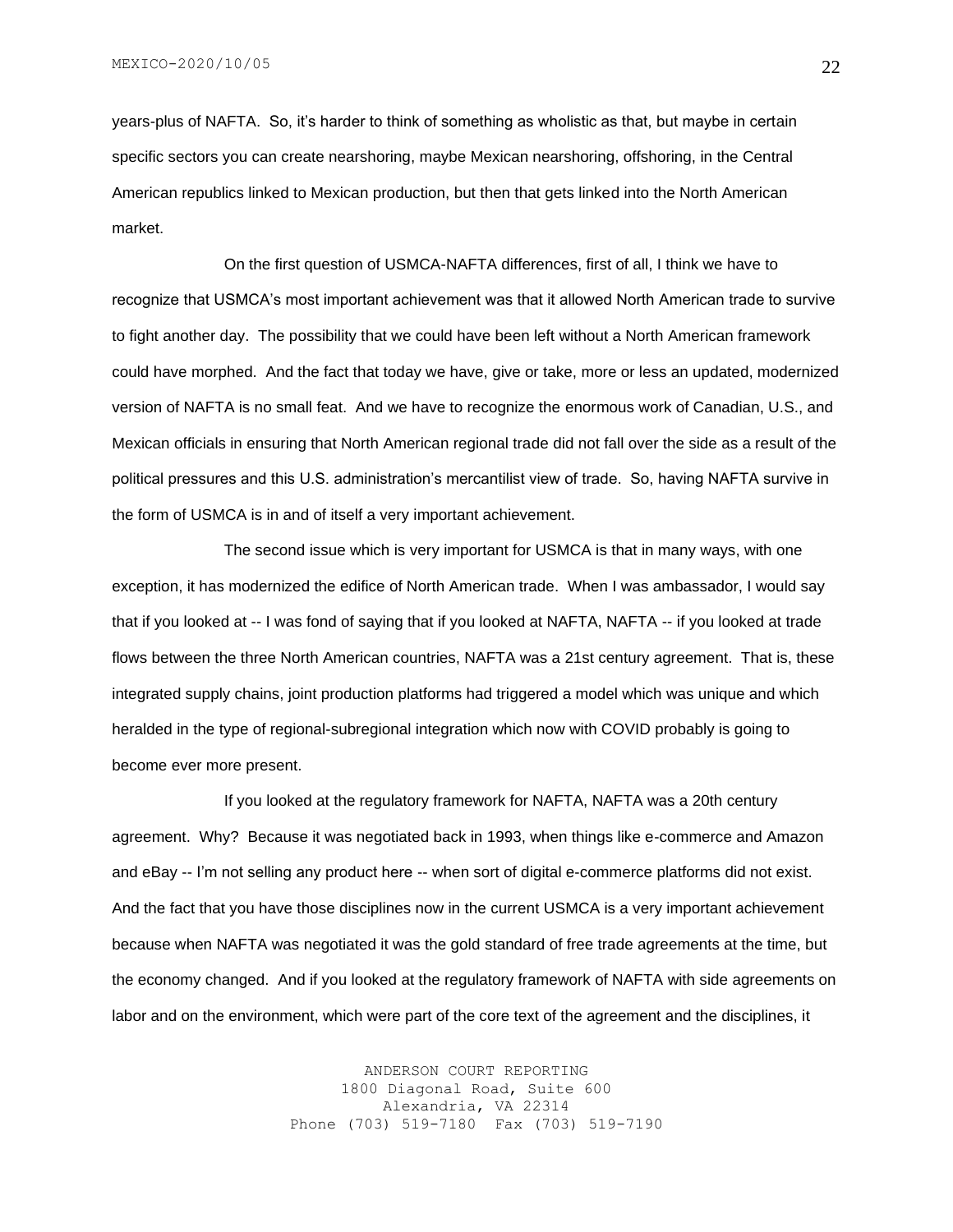was a 20th century agreement dealing with 21st century flows.

But if you looked at infrastructure, NAFTA was a 19th century agreement. When I was ambassador, we inaugurated the first railroad crossing on the U.S.-Mexico border to be built since the Mexican Revolution of 1910. And if you look at those \$1.4 billion of trade that go across our border every day, if you look at the challenges that have arisen as a result of the disruption of COVID, it is clear that our border infrastructure, both on the Canadian-U.S. border and on the Mexico-U.S. border, is woefully inadequate and outdated. But we really have to invest in modernizing our border infrastructure not only in terms of connectivity of electricity grids on either side of the border, but in terms of Customs clearance facilities, ports of entry. We really need to ratchet up that border infrastructure so that it now matches a 21st century framework and the type of 21st century flows that we need to take into account.

Where I think USMCA has fallen short, if not even gone backwards, is in the auto parts, automotive sector whereby increasing rules of origin for North American content. What we're really doing is hampering the automotive and auto parts industries in North America from competing in the region where sales of cars are increasing, and it's not North America, it's in Asia, South Asia. And if we want to compete there, these new thresholds for rules of origin may come back to bite us down the road in terms of our ability, North America's ability, to remain competitive in those key Asian markets for cars.

MS. FELBAB-BROWN: Thank you so much, Ambassador Sarukhan. Enormously enlightening comments. As always, we are delighted that you could join our event and we can learn from your views. I hope to have a chance to come back to you with more questions, but if it doesn't happen, as I will now go to Steve and Alexandra, knowing that you need to leave at 4:15, my enormous thanks to you, and also for your work on behalf of the U.S.-Mexican relationship.

AMBASSADOR SARUKHAN: Thank you. And I'll be on until 4:15. So, if anything morphs us, there's a question, I'm here.

MS. FELBAB-BROWN: Fantastic. Steve, let me turn to you. The issue of Central America will be large for whoever the next administration is, whether it is Vice President Biden or a Donald Trump Administration 2. What should be the U.S. policy? What should be the policy toward the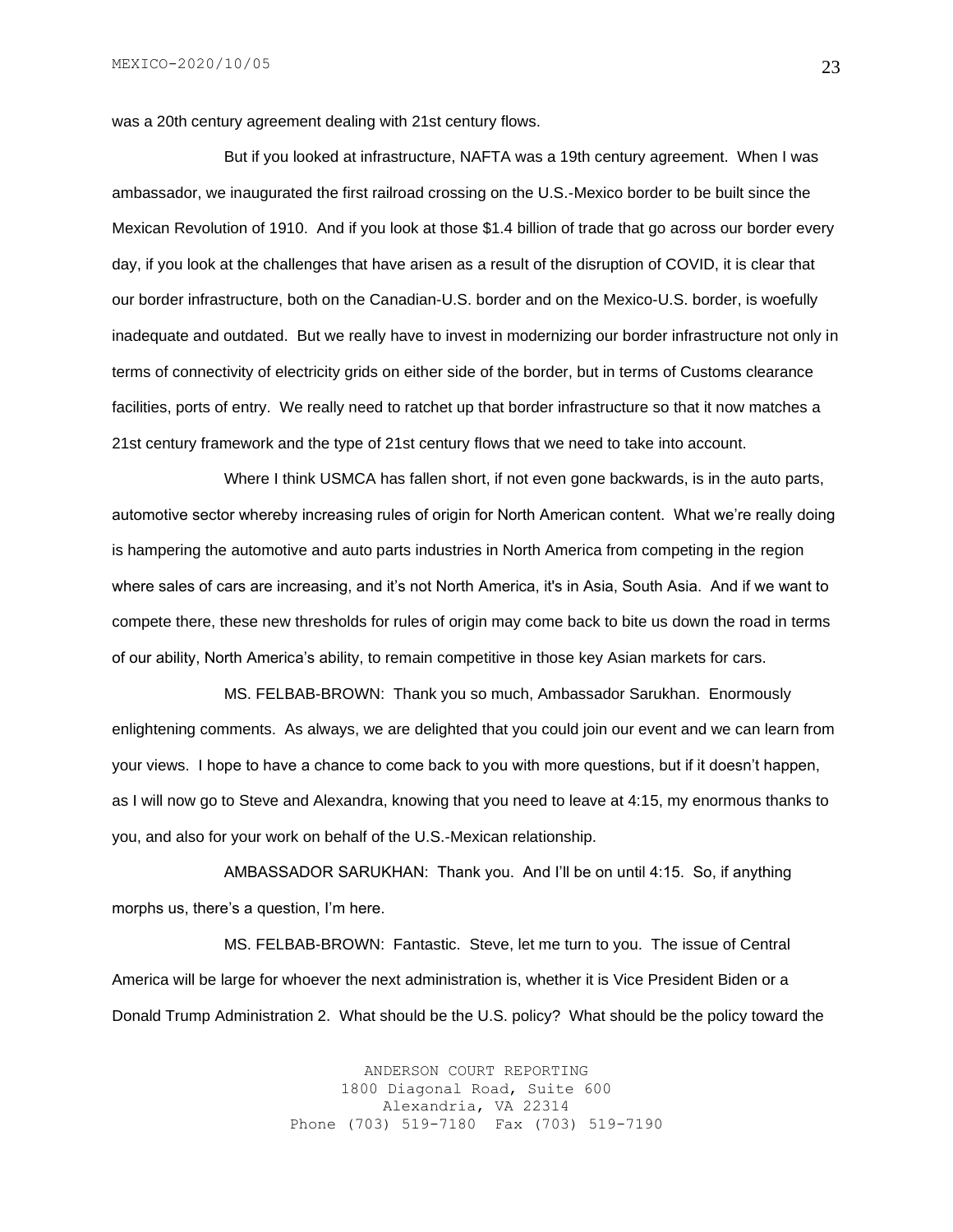maras in the region and in the United States?

The Obama administration, of course, built a lot of the focus on policy, on the Alliance for Prosperity plan in the Northern Triangle that sought to address the structural issues that Ambassador Sarukhan spoke about by economic development. But it's no mean undertaking in the region that's plagued by weak institutions, enormous marginalizations of large segments of population, enormous inequality, highly exclusive political systems, and corruption and relations between state powers and organized crime.

So, how easy is it to mount such structural programs? Should they be mounted? What other dimensions of U.S. policy should be in Central America and the U.S.?

And an element to that is the Trump administration often seemed to have made the tradeoff of sacrificing democracy for anti-immigration policies, so embracing political leaders tainted by either allegations of authoritarian approaches and behaviors or corruption allegations, as long as they appear to promise to stop the flows of migrants. Is that a wise tradeoff?

MR. DUDLEY: Yeah, I guess this is, again, a huge question and goes a little bit out of my purview. But what I will say about the United States policy as it relates to gangs is that this is something that was born really when the gangs were born, in the '80s in Los Angeles. And it was, in essence, what we know today as 'Mano Dura,' or hardline policy. And the emphasis is on creation of special units, creation of an entire police force, and legal framework around it so that you can pretty much try and jail your way out of the problem. That was in 1980 in Los Angeles, in the late 1980s in Los Angeles.

That began a sort of construct, a model, that was then exported through all of the United States, to various parts of the United States. This included, also, the creation of gang databases and other forms of fighting gangs.

That was then exported to Central America. And all the time throughout that period, we've had a pretty steady expansion of these various gangs, not just the MS-13, but the 18th Street, which, by the way, although you wouldn't know it from listening to the Trump administration, is actually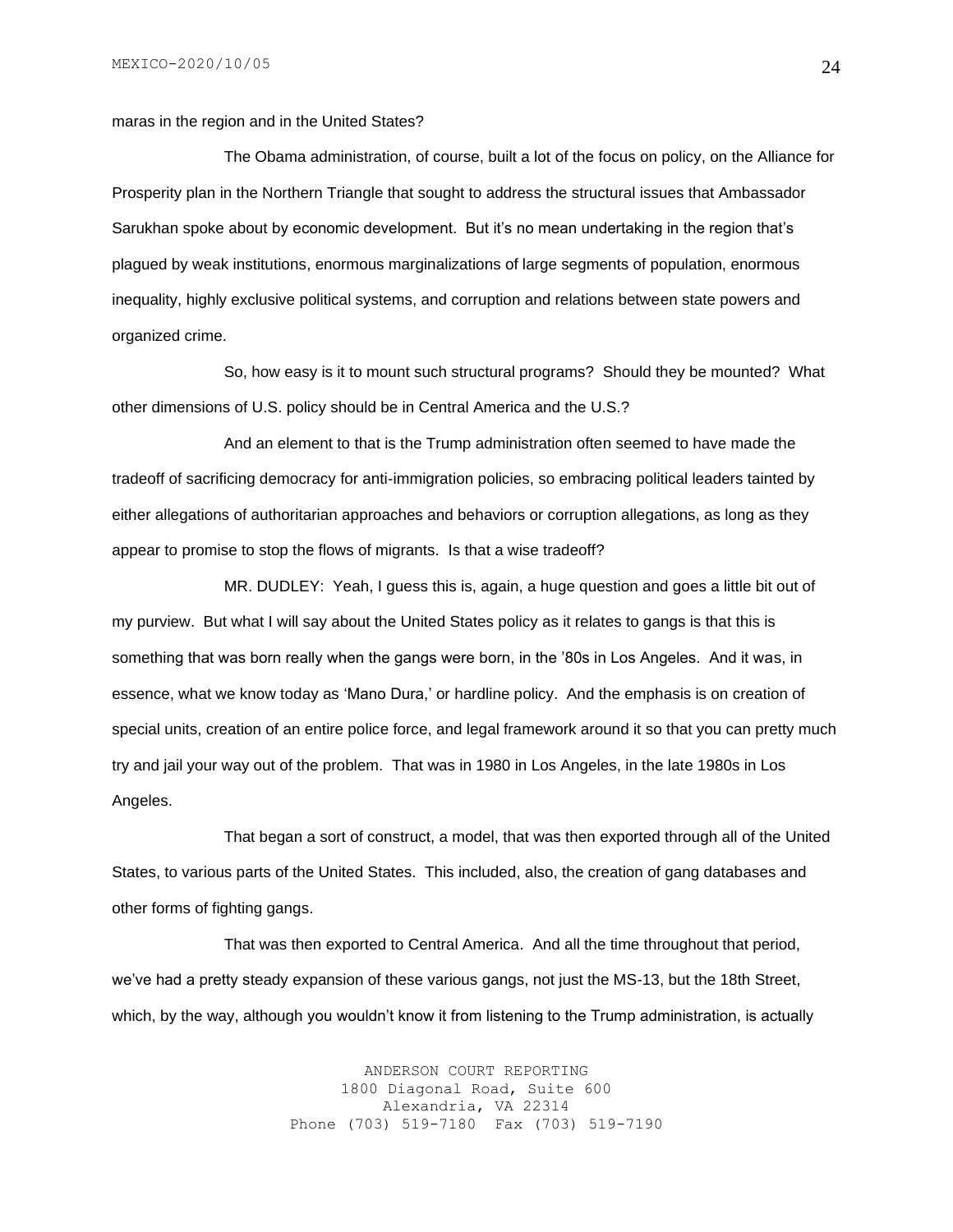five times larger than the MS-13. But you never hear anything about the 18th Street because they don't have these really graphic, horrific killings that happen. And that are very useful, that have become a very useful political trope, mostly on the right, to vilify entire communities, vilify entire migrant communities.

That said, that progress or maybe lack thereof in the fight against gangs and the emphasis that we've had on creation of law and order or these sort of law and order based policies have been Democratic, Republican, Democratic, Republican all the way through.

There have been other elements of this, which are related to the way that migration or policy around migration has also been steadily linked or fused with policing. And that has to do with the mass deportation of ex-convicts and we're talking about numbers in the thousands. Now, of course, these sort of categories, so what happened was they expanded the number of categories, and that was under Clinton, for which ex-convicts could be deported.

And they were deported in massive numbers to the Central American nations where we have the gang problem now, starting a sort of cyclical nature. So the refugees from the wars of Central America in the '80s, deportation of ex-convicts in the '90s, and now we have the sort of full completion of the circle because you get these push factors that are related to gangs. And as Ambassador Sarukhan pointed out, there are slightly different elements or push factors in Guatemala, but certainly Honduras and El Salvador some of the main push factors are related to violence and gangs, many of whom their leaders were deported from the United States.

So that was fused with policing in a way. And eventually that policing model has even expanded into the United States school system whereby you have police, literally members of the police who are known as school resource officers, who are collecting really raw intelligence of what's happening inside of the schools and then passing that information on to the local police, which is then passed on to ICE agents, who then start knocking on doors of suspected members of MS-13 or other gangs in order to deport them. So, this is where all of the emphasis has been, whether it's been Republican or Democrats.

Now, of course, we have the very crude manifestation of the worst part of xenophobic politics on display with the Trump administration. But the policies leading up to this moment have all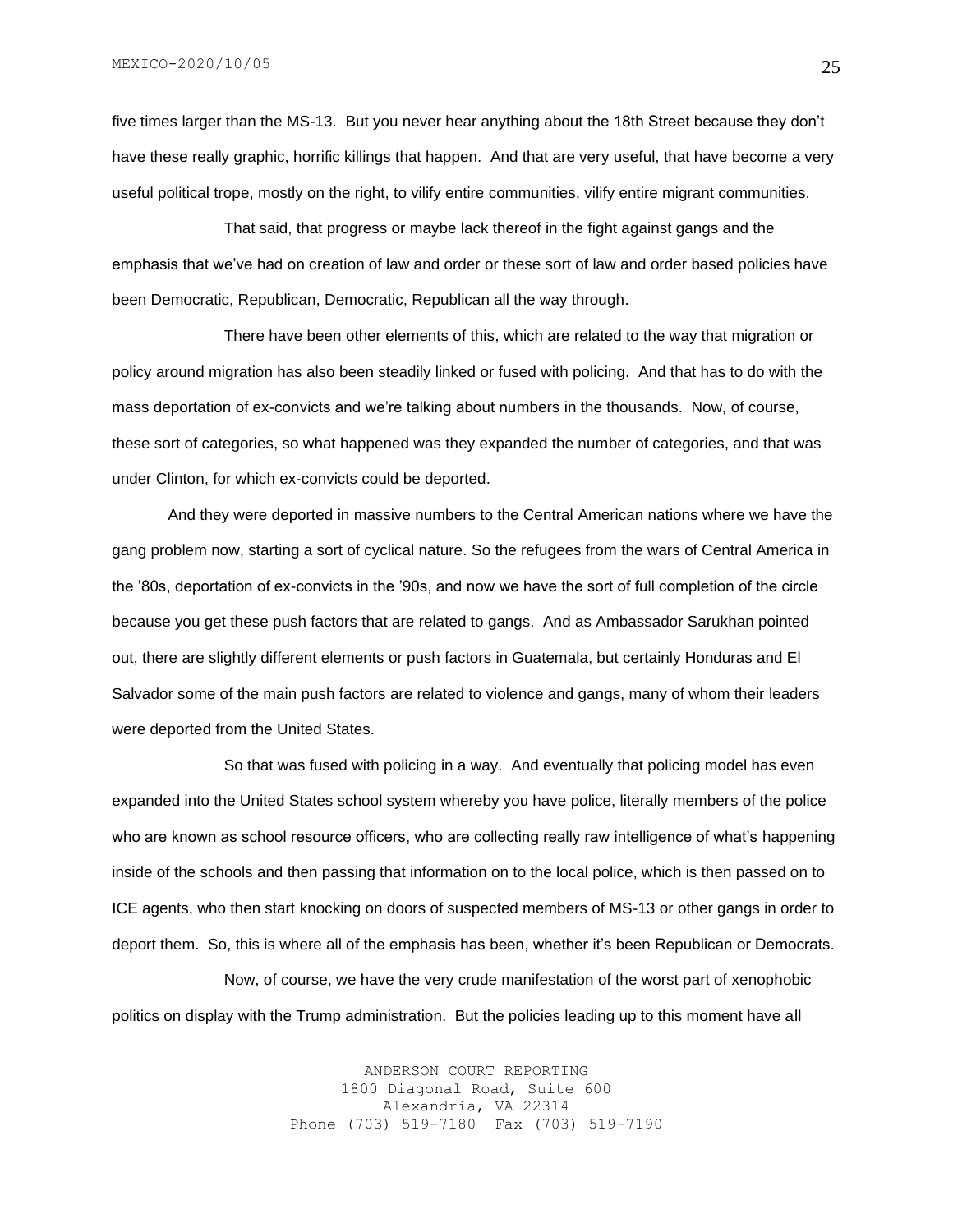been very similar. I would not expect any change at all from a Biden administration because this is the policy that we've had for the last 40 years, especially as it relates to the gang that I studied very closely in my book, the MS-13.

So, as it relates to the gang, I don't expect any different policy as it relates -- whether it's Trump or whether it's Biden. Now, we might hope to expect that there will be more emphasis on, you know, creation of a stronger social safety net or enhancing English as a second language programs or all of these sort of ancillary social, educational, and economic projects that make it so these kids who are falling into the hands of the gangs because there is no social safety net and they are living in very difficult circumstances, that they don't fall into the hands of the gangs. So, hopefully, we can get some resources pushed in that direction.

As it relates to the United States' relationship with these various nations in Central America, you said it perfectly, Vanda. I mean, they have, in essence, you know, made the tradeoff. Their number one overriding concern is migration and they're willing to trade anything. They're willing to trade an election in Honduras, which by the international observer's own report was stolen, or massive levels of corruption. And what is, in essence, the taking away of some of the most important anti-corruption tools in these countries, which were receiving huge amounts of support from the United States Government, both political support and financial support, and those entities have, in essence -- they've been removed.

So, you don't have any anti-corruption efforts on the part of the United States Government and they largely turned a blind eye when it comes to this issue of migration. Secondarily, when it comes to this issue of gangs. So, if there is a regular interactions, sharing of intel, those sorts of things that will lead to big gang arrests and things of that sort, that's certainly looked upon favorably.

And then the third thing that has become a sort of slight factor, although I think it's ancillary, is moving an embassy in Israel to Jerusalem, which Honduras and Guatemala have done, in essence, to sort of curry favor on the part of the Trump administration. But that's, I think, a very specific thing related to the Trump administration. The other two things, migration and gangs, will remain the central issues.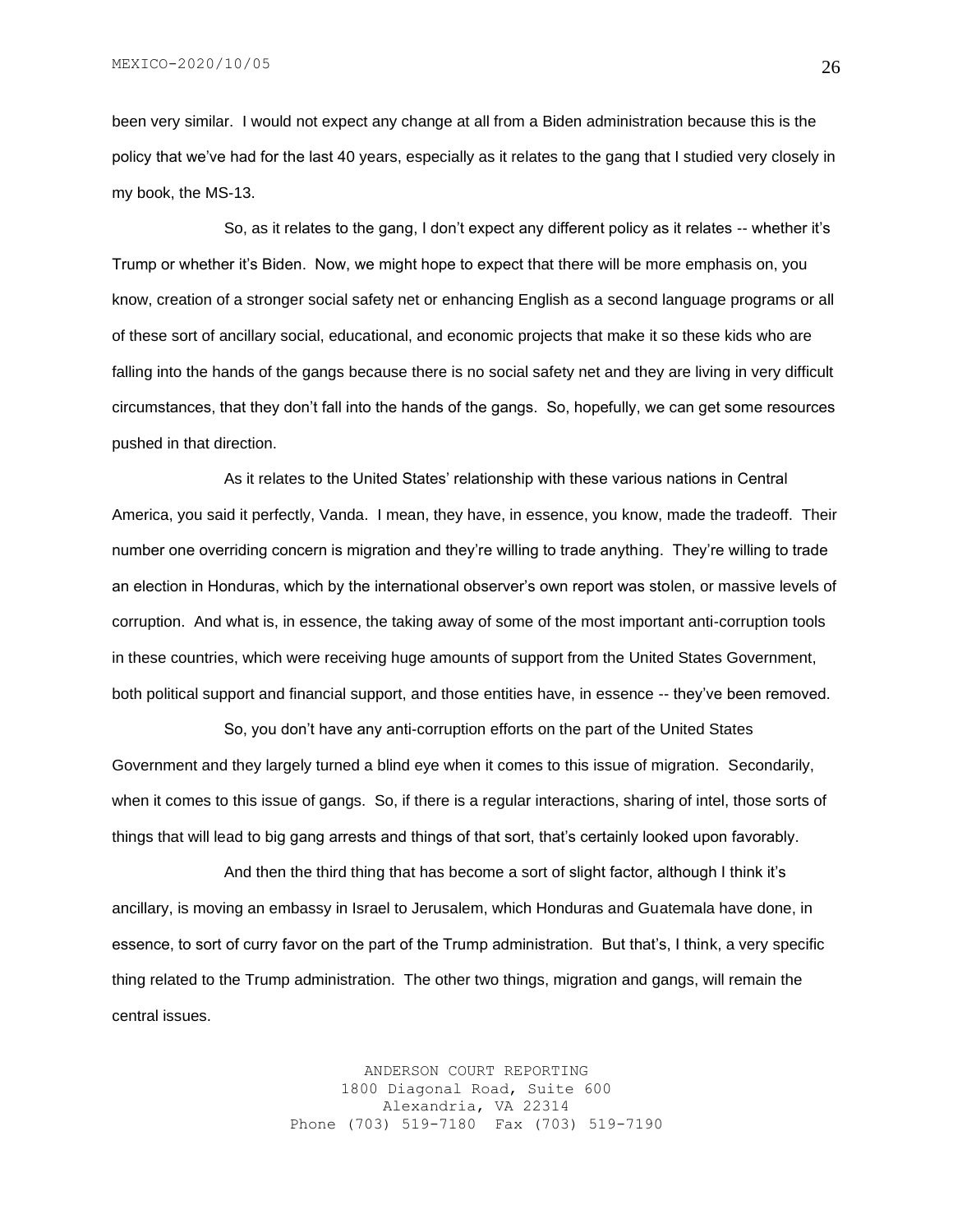And if it's a Biden administration, I would expect them to reimplement or re-up on the anti-corruption efforts. That I see as a strong possibility. They were strong supporters of the efforts, which were led by multilateral institutions: on the one hand the United Nations, on the other hand the Organization for American States. And I would expect a Biden administration to beef up those efforts again.

And that is the kind of thing that I think, you know, in my own personal view, is this sort of trickle-down effect. Like for me, change is from the top-down. And so if you are going to go after these governments and you're going to sort of create the infrastructure of have the infrastructure or institutionaltype building projects that you were referring to earlier, Vanda, you have to simultaneously hold the elites accountable.

And so I would hope that both of those things do happen and that they both happen hand-in-hand.

MS. FELBAB-BROWN: Thank you, Steve. I'm certainly hopeful that that would indeed be a core thrust of the Biden administration, as well as much smarter policies, law enforcement policies. Certainly the Obama administration in Central America tried to do a very comprehensive approach to dealing with gangs demobilization or at least of gang members or at least allowing them so-called to go home, but also on the U.S. domestic side, moving away from really troubled policies such as you mentioned hunting for members – or alleged members of maras at U.S. schools, an enormously problematic policy.

Professor Délano, let me turn to you with what are sort of the key three most important migration policy issues that the next administration could do. But allow me to bring a bunch of questions from the audience.

One related to that asks what are sustainable migration policies? And another one asks what about the caravan? What if the caravans start coming in during the Biden administration? What kind of policies are we likely to see?

My own view is that at minimum we would never see the egregiousness and horror of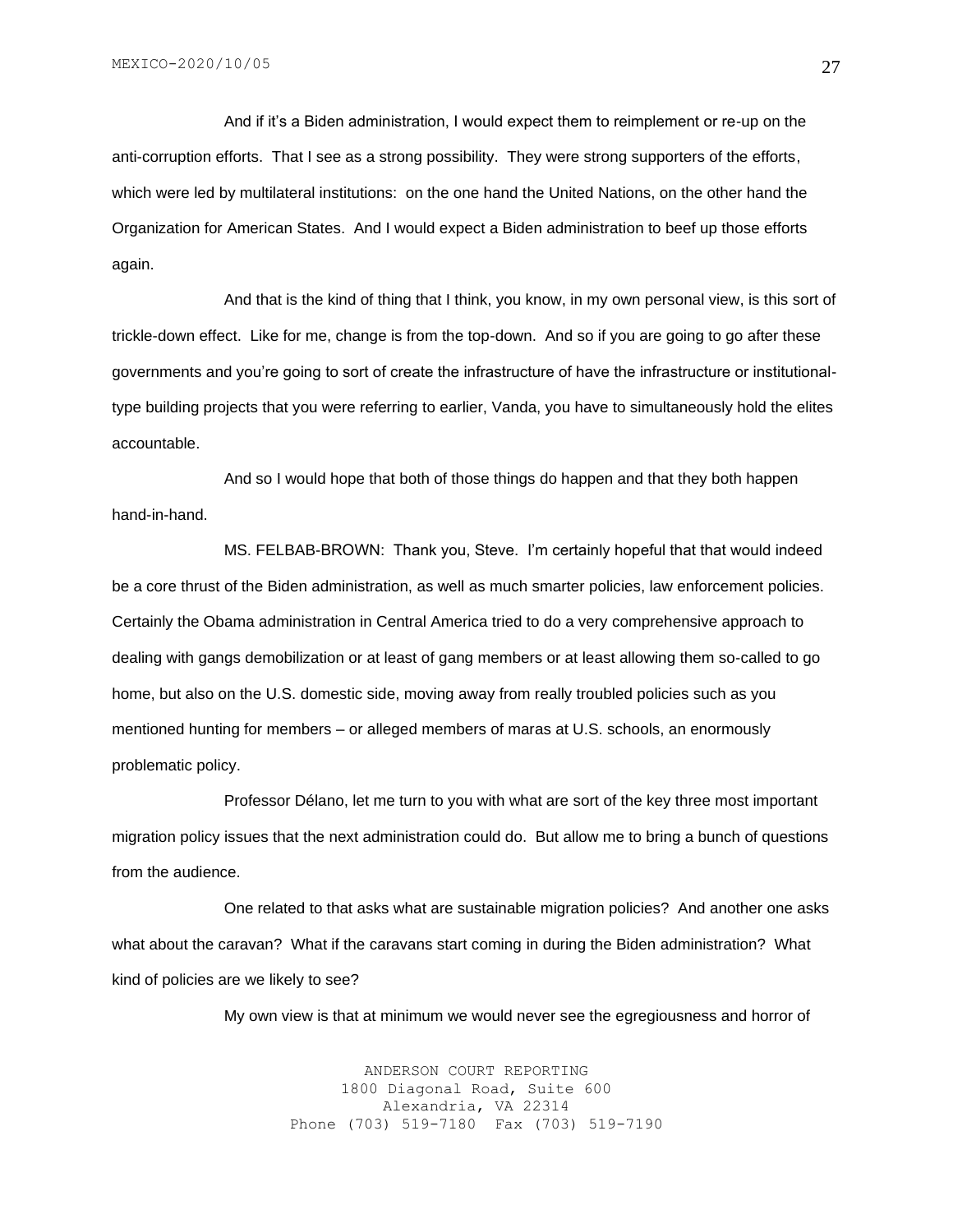children in cages and separating young children from parents. But I welcome your views on what the policies should look like, how to make it sustainable.

And one more question, specific question, from the audience for you. What will likely be the effect of the proposed changes to requirements for Mexican students on Mexico and on the bilateral relationship?

MS. DÉLANO ALONSO: Thank you. Well, let me start by talking about if Trump were reelected, obviously we can't expect that the current approach is going to change. But where can potential change come from or what else or what else can be done in the fact of a restrictionist and antiimmigrant agenda that will just be exacerbated? And I think here we have to think a lot about the local and state level and what kind of resistance can be articulated from that perspective. And also, if there is a shift in Congress and the balance of power, how that will allow for some of these policies to shift in a certain direction.

I think here it's very important to think about community organizations and resistance that has been built up from the ground up and how that can be strengthened. And I think that whether or not if Trump were reelected, there is a space there and an opportunity for both the Democrats and also the Mexican government to be more proactive in strengthening these alliances at the local level and at the state level to resist and to promote a different kind of approach to migration issues there.

So, even if Trump wins, we shouldn't lose perspective on the possibility for building a different kind of agenda and a different approach at this level. And as Ambassador Sarukhan was saying, it's really essential for Mexico to provide that alternative approach. Otherwise, it's very unlikely that anything will shift. And Mexico has a history of investing in its immigrant communities through programs, counselor programs, that precisely try to build these tools for civic participation that may eventually help shift in a different direction and make them a political and economic constituency that has more power.

If Biden were to win the election, I think so far his proposal has been to reduce -- sort of shift back to what the Obama era policies were and roll back the Trump agenda. But I think what the problem is with just reverting back to those Obama-Biden era with this 51 points that he has put forward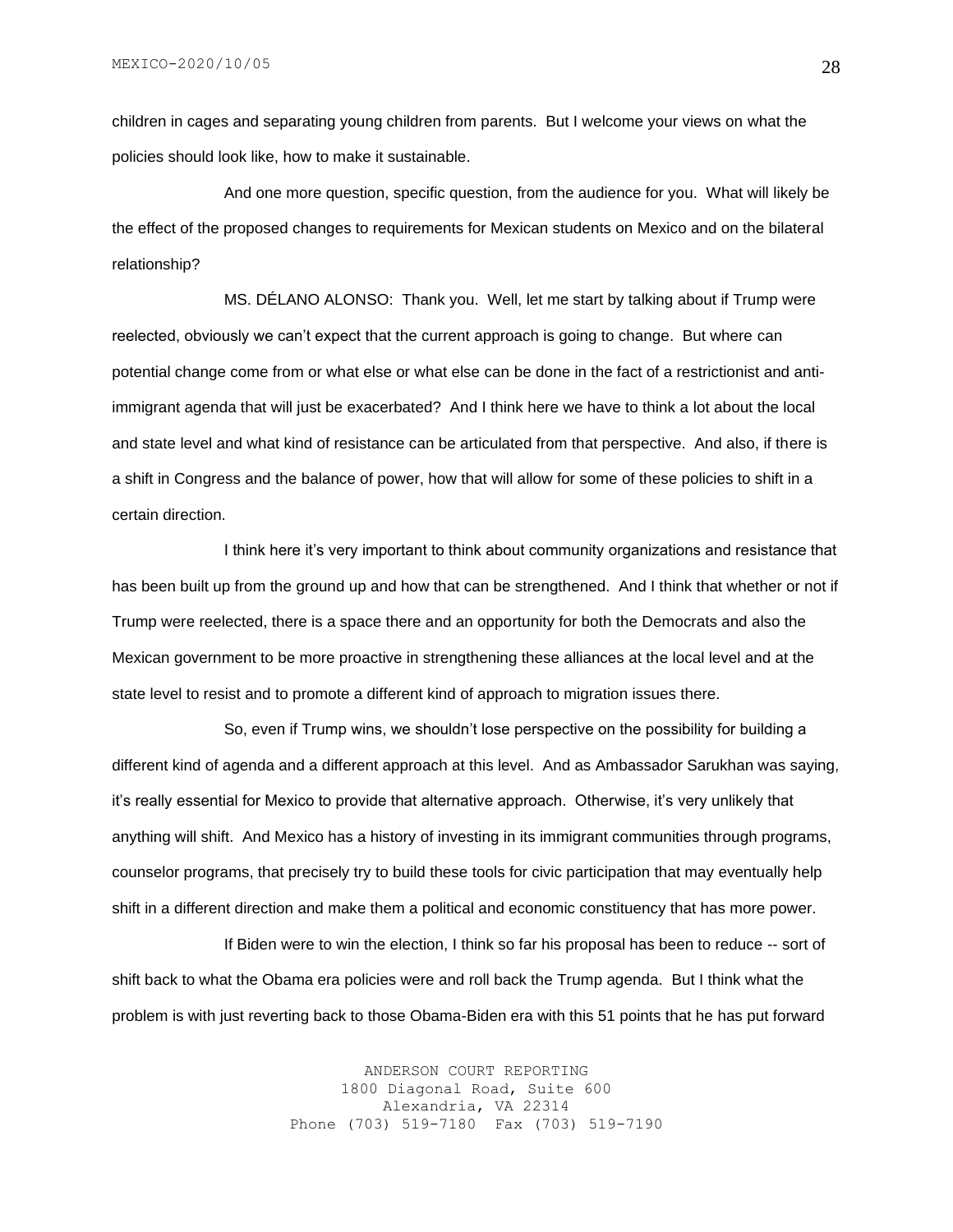is that it shies away from a more wholistic perspective on the structural conditions that we've talked about, as well as a humane approach to migration that emphasizes equal opportunity, inclusion, family unity, diversity. And shifts away from this logic that the Obama administration created of putting some migrants ahead of others, the desirable migrant versus the undesirable, the good and the bad.

And that created a division within the immigrants rights movement, but also in the narrative of what kinds of immigrants should be allowed to stay, which ones should be deported. And that requires a complete shift in thinking about the distinctions that are made in the current immigration system of who is allowed and who isn't, and who is desirable and who isn't.

MS. FELBAB-BROWN: If you can please explain to our audience what were these criteria?

MS. DÉLANO ALONSO: Yes.

MS. FELBAB-BROWN: Who qualified for access to U.S. and who did not?

MS. DÉLANO ALONSO: Exactly. So, I think we can see this very clearly in, for example, the priorities that were given for judges to decide who could be deported and who didn't based on whether they had a criminal record or not, whether they had a family or not, et cetera. And in the same way with DACA, prioritizing immigrants who had a good moral background, who had been living in the country for a certain number of years. And then a whole discourse around the economic contributions of migrants, which sort of creates a certain category of economic contribution as a main measure of desirability rather than thinking more humanitarian way about who deserves or not to be in the country considering, also, petitions for asylum, for example, and migrants who have been here for a very long time and perhaps their economic contributions can't be measured in the same way as someone who grew up in the country, like DACA recipients were.

But I think the main thing here is that perhaps, as Ambassador Sarukhan said, COVID can be an opportunity to emphasize the cost of precarity for immigrant families and essential workers and how it affects everyone. So, this idea of a mutual vulnerability when education, health, and other public systems benefit some over others, that it's not just affecting immigrant communities, it's affecting the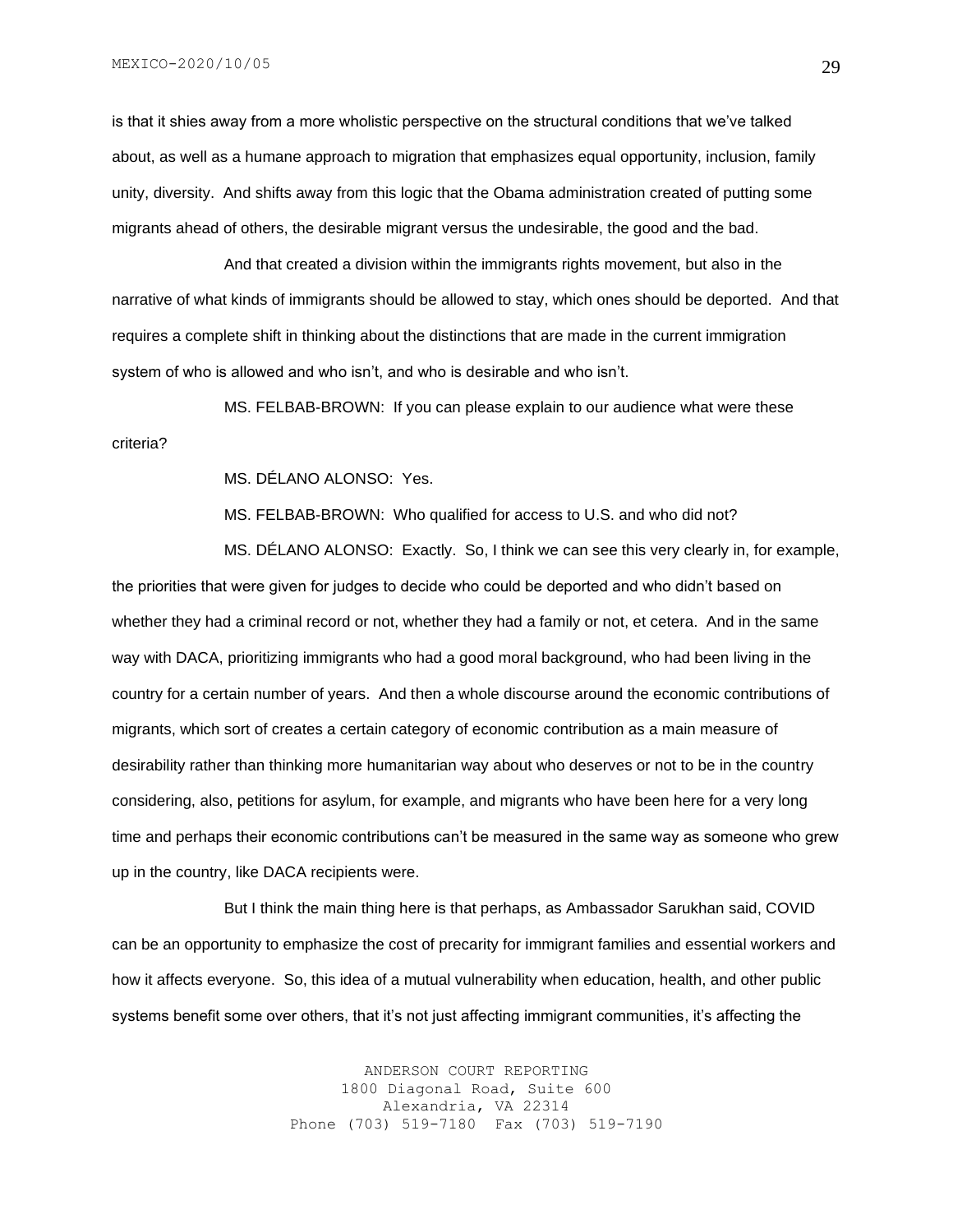whole of society. When one person is not able to access equal opportunity in health or education, it has reverberations for the rest of society.

So, here is an opportunity to offer a more holistic, intersectional approach that addresses structural problems with access to health, education, housing, labor rights, discrimination, and the disproportionate effect of mass incarceration on people of color. This new system, of course, would have to address longstanding issues, like a path to citizenship and regularization, new systems for admitting agricultural workers and other workers, as well as a new system for admitting asylum seekers, reverting the low ceilings that were established for refugee admissions during the Trump administration.

And also, a commitment to addressing the causes of forced migration, including war, violence, and not just in Central America, also in Mexico, and climate change. And here I would emphasize that it's not just about more humanitarian aid as has been done in the past, but really a structural approach that brings in multisectoral alliances from the countries of origin. So, that includes partners, real partners in Mexico, Central America, and any other country that could be part of this given that the flows are not just coming from Central America. And think about sustainable approaches that are grounded in the communities where this aid is going to be targeting and bottom-up approaches that bring in civil society, which so far have been largely denied in many of these programs.

In the beginning of the López Obrador administration there was a proposal developed with CEPAL, with the U.N. Commission for Economic Development in Latin America and Central America. And this proposal already has the building blocks for what the agenda should be. Where are the sectors where investments should be made in order to curb the conditions that are creating more migration flows? But also, who are the actors in Central America that need to be partners in building an agenda that's going to be sustainable in the long term?

And finally, I would say that one of the things I wanted to focus on, I don't know if we're going to talk about this in a little bit or not, but the importance of the Latino vote and building a strong constituency that will not just be responding in an urgent emergency way, as has been happening in the last couple of years and maybe even before the Trump administration, just a defensive agenda, but rather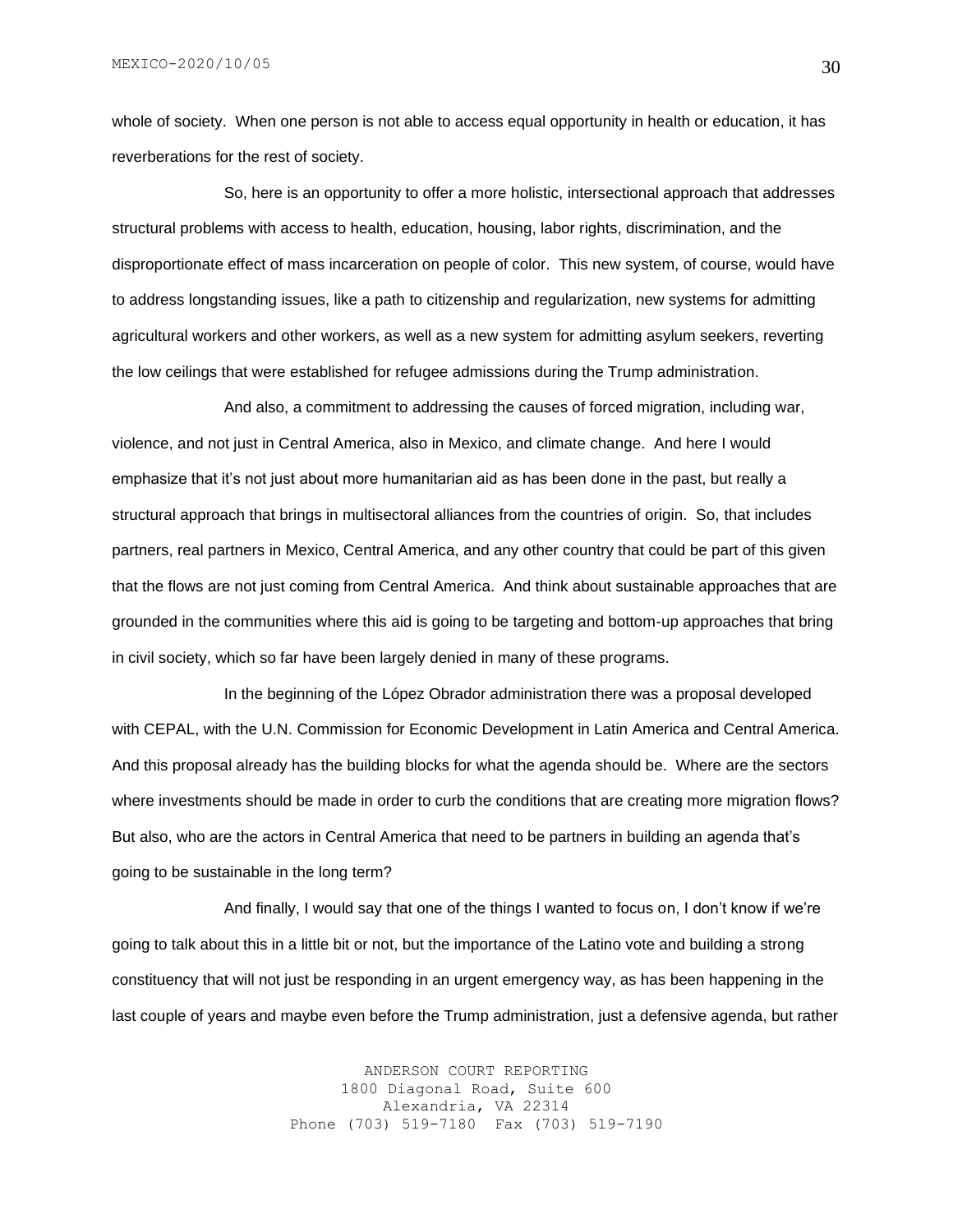how to build a proactive agenda and political power that will shift.

In this election, there is a record 32 million Latinos that are projected to vote, which for the first time exceeds the number of Black eligible voters. These are 13 percent of eligible voters. And one of the greatest fears is that they will not come out to vote. One, because of the fear that exists of any kind of public action, but also in the context of COVID because the priorities have shifted and people are focused more on surviving and getting a job and feeding their families rather than political mobilization.

So, I think this is a great challenge of this election and beyond, how to mobilize politically, knowing that some of the key issues that concern Latinos are very similar to other constituencies. Right? The --

MS. FELBAB-BROWN: I have to cut in here. We have five minutes. But could you just tell us very briefly, 30 seconds, what are key cleavages in the Latino communities? Are there any divisions and what are the key issues on which members of the Latino communities are deciding to vote?

MS. DÉLANO ALONSO: Right. So, 67 percent of Latino voters lean towards a Democratic vote in this election and 24 percent plan on voting for Donald Trump. So, it's clear that it's not a constituency that's fully Democratic. There are cleavages, there are issues that divide this group. For example, on abortion and other issues there is a conservative agenda on the Latino vote, as well.

But the main issues that are driving this vote on this election are the economy, jobs and wages, healthcare, the coronavirus, and I think one that has emerged as a really important item in this election is racial and ethnic inequality. Immigration is important, more important to the Latino vote than others, but it's not one of the five main issues that they are voting on. So, I think here's why I'm emphasizing the importance of building a wholistic agenda that brings together how issues of healthcare, the disproportionate effect of the coronavirus on immigrant communities and Latinos and Black communities specifically, how they are tied also to the question of immigration and how to build an agenda that leverages this interest and this power in order to shift conditions and structural -- you know, systemic changes that are necessary.

MS. FELBAB-BROWN: Excellent. Thank you very much. We are four minutes to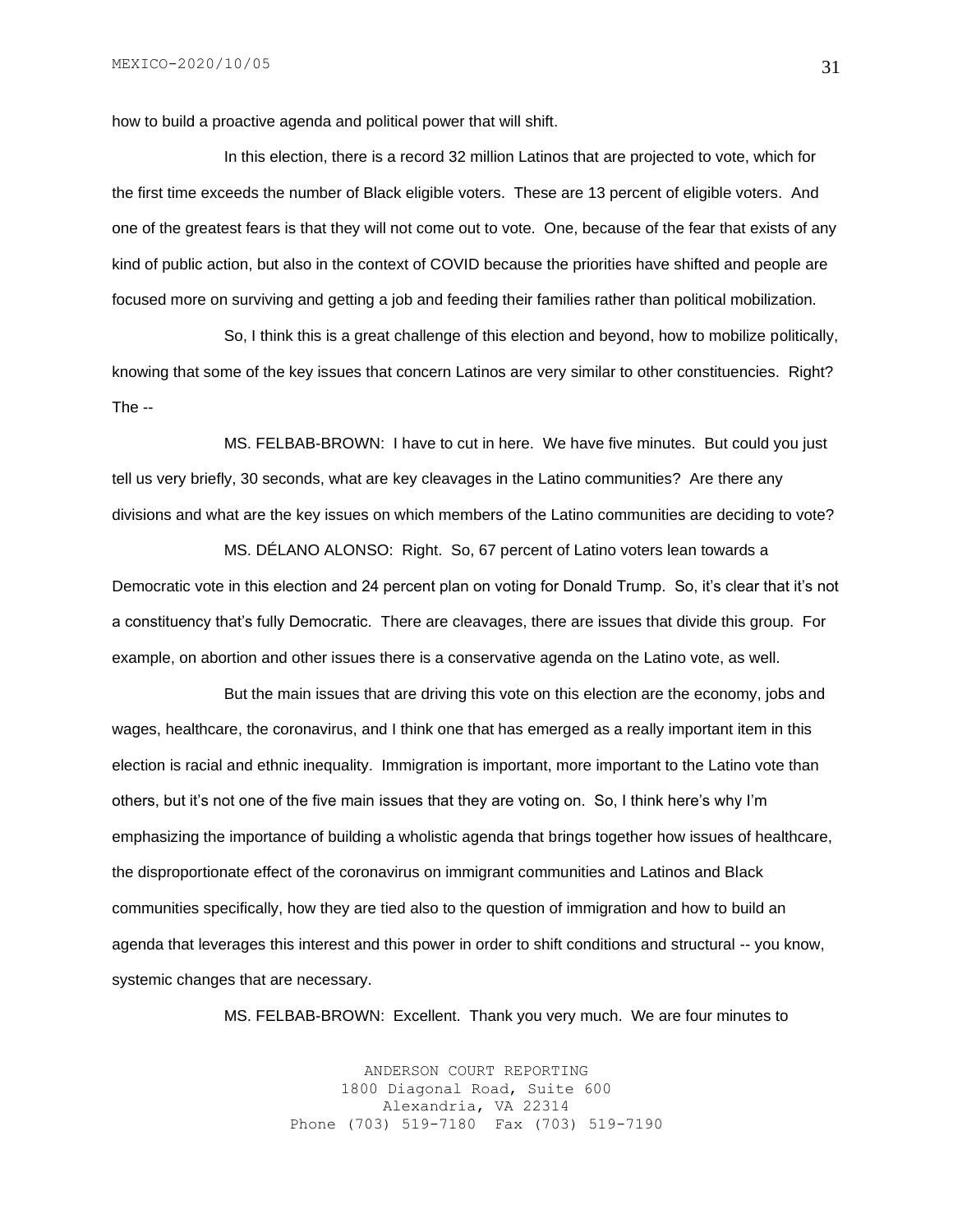closing, so I will use those four minutes to just quickly tick off some of the policy recommendations on the law enforcement, crime, drug side that I'm speaking about.

Vice President Biden has already stated that his administration would not build one new foot of the wall. And instead, he wants to focus on smart border technologies, something that was also strongly emphasized in the Obama administration. And it was hoped it would allow the Obama administration to produce comprehensive immigration reform, including legalize the status of many undocumented workers. Ultimately, the congressional support was not there.

So, I think that's a very good emphasis. I would go beyond that and say that the wall should be brought down because it causes tremendous damage, but also because the upkeep costs will be enormous. It will continue being a drain on U.S. resources that could be spent far better in other ways.

Another recommendation of mine is really to focus on the rise of right-wing militias in the United States that have many causes and have latched on many issues, including racial inequality issues against protesters who are mobilized for police reform, but who have long been and continue to be a critical feature of the U.S.-Mexico border. They often take it upon themselves to capture undocumented migrants, but not just capture those who they believe are undocumented, but, frankly, harass Mexican communities or Latino communities in the United States. Clearly, that needs to become a primary focus on the Biden administration. Under the Trump administration they have been more or less given carte blanche; not quite. Obviously violent acts have not been sanctioned at least by U.S. institutions even if the President has remained silent or at times even tried to semi-endorse highly problematic acts by them.

But clearly, there also needs to be much new work with the López Obrador administration with focus on violence there. It's not good enough to diminish the significant toll that violence in Mexico causes in Mexico as the López Obrador administration has done. The criminal market is out of control. The brazenness of the violence is intolerable and very dangerous for Mexico. And there will be a need for a lot of new work between U.S. and Mexico to focus on that issue, as well as on at least the most dangerous of drugs that should be the priority: fentanyl smuggling through Mexico and preventing the production of fentanyl in Mexico.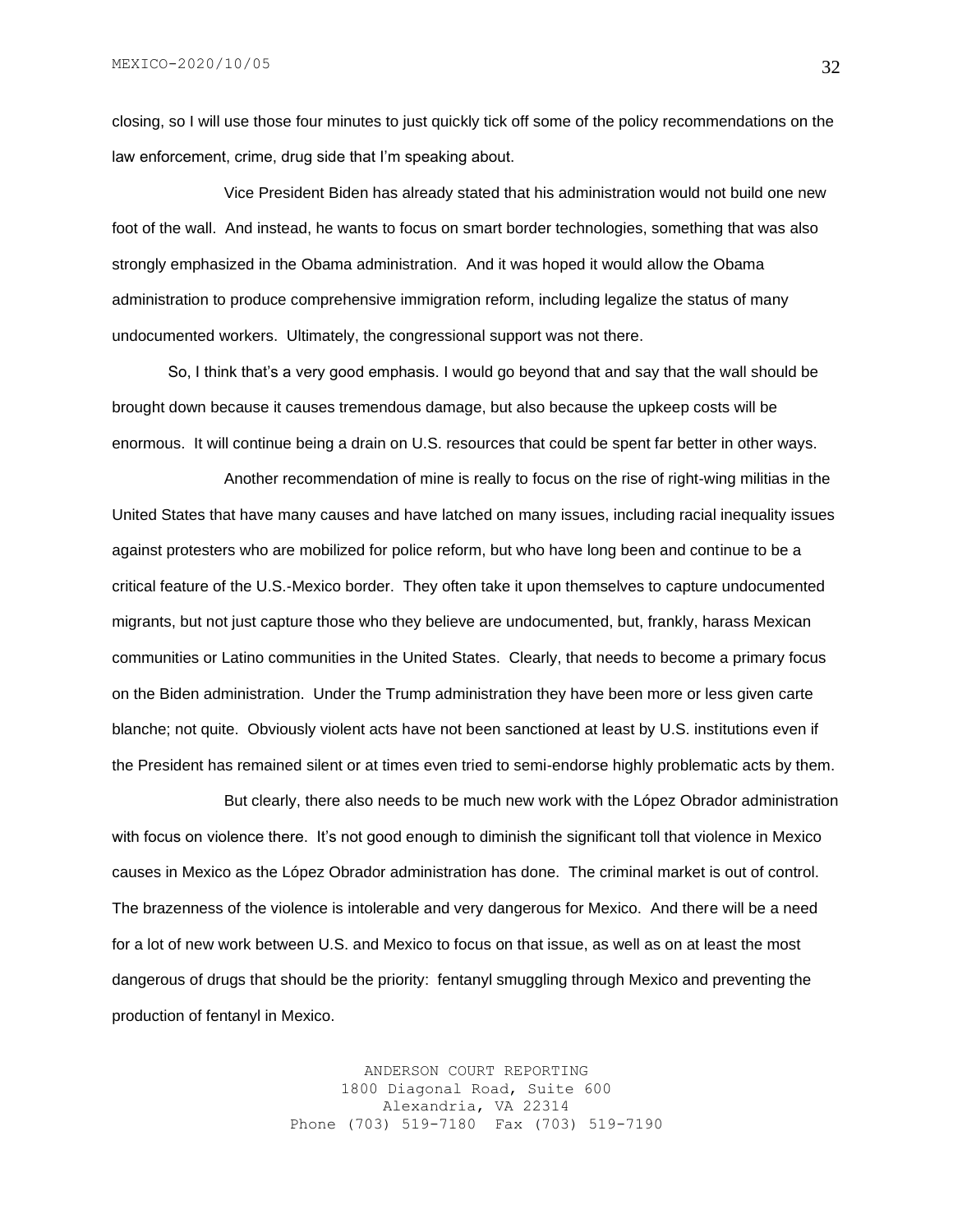With that, we are at 4:30, the time when we need to close. Our core approach at Brookings is a sound, nonpartisan research and policy recommendation based on in-depth of particular issues. A lot of our work is on our website with many more details about what anti-crime, anti-drug policies should be, what immigration policies should be, presented by Brookings' authors without any Brookings institutional position. Each scholar is subject to peer review and responsible for her or his own views and policy recommendations.

I am enormously thankful to Alexandra and Steve for joining, and thankful to them for their terrific work, excellent presentation, their own deep knowledge of the issues that they brought to our discussion together, and their very clear policy recommendation.

And I'm enormously grateful to all of you and want to thank you all for watching the event, participating in the event, sending us your questions that I tried to integrate as much as possible into our conversation, and for staying engaged.

Much more to come with respect to key policy issues from Brookings on our website in our events as we approach the elections and in post election. Thank you.

\* \* \* \* \*